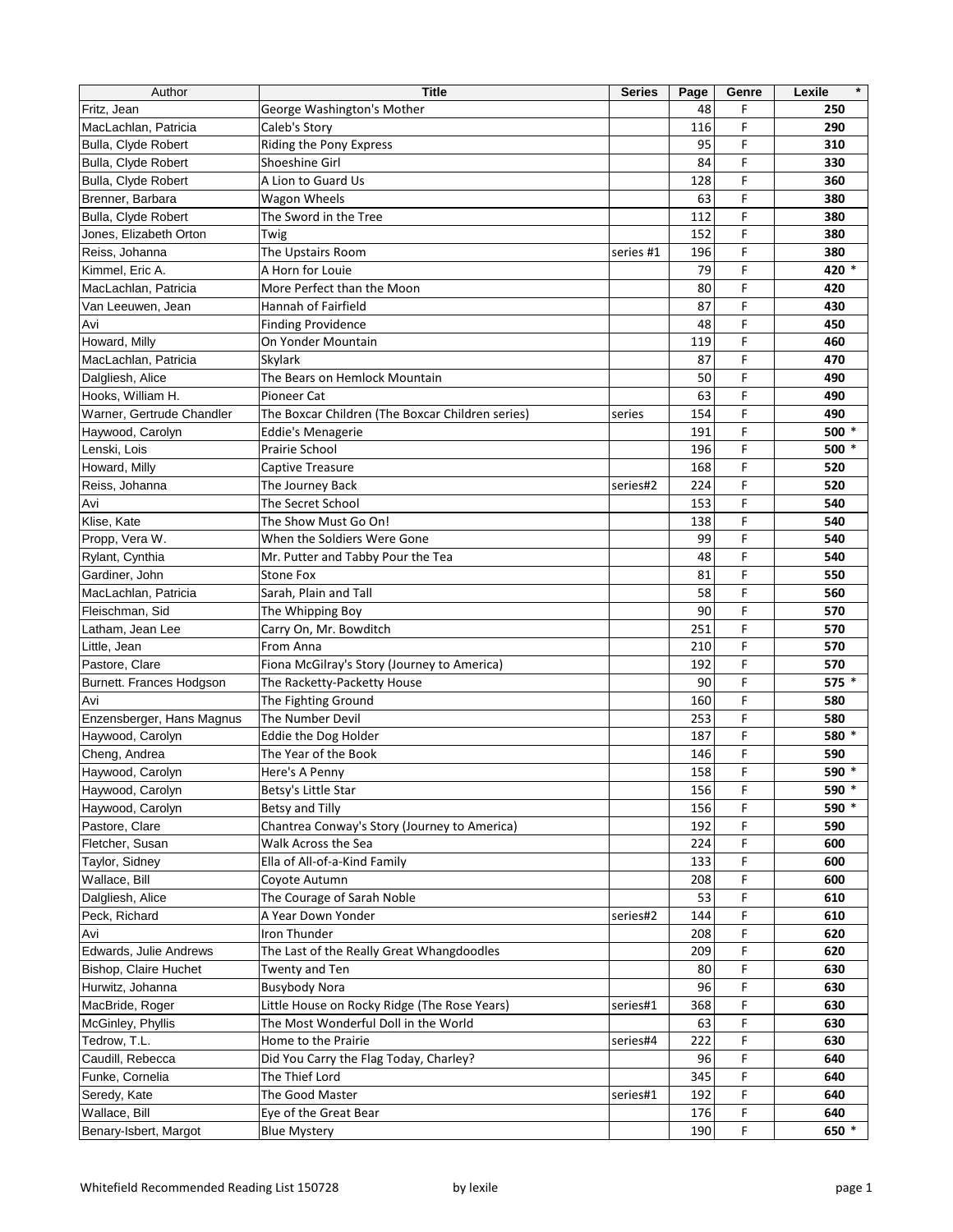| Author                   | <b>Title</b>                                         | <b>Series</b> | Page | Genre | $\star$<br>Lexile |
|--------------------------|------------------------------------------------------|---------------|------|-------|-------------------|
| Cornelissen, Cornelia    | Soft Rain: A Story of the Cherokee Trail of Tears    |               | 109  | F     | 650               |
| DeJong, Meindert         | The Singing Hill                                     |               | 180  | F     | 650 *             |
| Estes, Eleanor           | The Middle Moffat                                    |               | 280  | F     | 650               |
| Farjeon, Eleanor         | Elsie Piddock Skips in Her Sleep                     |               | 67   | F     | 650 *             |
| Griffin, Judith          | Phoebe the Spy                                       |               | 48   | F     | 650               |
| Lenski, Lois             | <b>Strawberry Girl</b>                               |               | 208  | F     | 650               |
| Lovelace, Maud Hart      | Betsy-Tacy and Tib                                   |               | 160  | F     | 650               |
| MacLachlan, Patricia     | <b>Facts and Fictions of Minna Pratt</b>             |               | 144  | F     | 650               |
| Whitmore, Arvella        | The Bread Winner                                     |               | 138  | F     | 650               |
| Eager, Edward            | Magic or Not?                                        |               | 197  | F     | 660               |
| Jarrell, Randall         | The Bat-Poet                                         |               | 43   | F.    | 660               |
| Lawlor, Laurie           | The School at Crooked Creek                          |               | 80   | F     | 660               |
| Skurzynski, Gloria       | The Minstrel in the Tower                            |               | 64   | F     | 660               |
| Winterfield, Henry       | Mystery of the Roman Ransom                          |               | 290  | F     | 660               |
| Avi                      | Poppy                                                |               | 160  | F     | 670               |
| Clearly, Beverly         | Henry Huggins                                        |               | 160  | F     | 670               |
| DiCamillo, Kate          | The Tale of Despereaux                               |               | 272  | F     | 670               |
| Lovelace, Maud Hart      | Betsy and Tacy Go Downtown                           |               | 240  | F     | 670               |
| Lowry, Lois              | Number the Stars                                     |               | 144  | F     | 670               |
| Milne, A.A.              | When We Were Very Young                              |               | 102  | F     | 670               |
| Carlson, Natalie Savage  |                                                      |               | 124  | F     | 680               |
| Farley, Walter           | The Family Under the Bridge<br>The Black Stallion    |               | 187  | F     | 680               |
| Ullman, James Ramsey     |                                                      |               | 285  | F     | 680               |
| White, E.B.              | Banner in the Sky<br>Charlotte's Web                 |               | 184  | F     | 680               |
| Hilgartner, Beth         | A Murder for Her Majesty                             |               | 241  | F     | 690               |
| McSwigan, Marie          | <b>Snow Treasure</b>                                 |               | 156  | F     | 690               |
| Wallace, Bill            | <b>Red Dog</b>                                       |               | 176  | F     | 690               |
| Averill, Esther          | Jenny Goes to Sea                                    |               | 126  | F     | 700 *             |
| Bagnold, Enid            | <b>National Velvet</b>                               |               | 256  | F     | 700               |
| DiCamillo, Kate          | The Miraculous Journey of Edward Tulane              |               | 228  | F     | 700               |
| George, Jean Craighead   | Julie                                                |               | 240  | F     | 700               |
| Godden, Rumer            | The Mousewife                                        |               | 46   | F     | 700 *             |
| Godden, Rumer            | The Doll's House                                     |               | 128  | F     | 700               |
| Jones. Elizabeth Orton   | <b>Big Susan</b>                                     |               | 83   | F     | 700 *             |
| Karr, Kathleen           | The Great Turkey Walk                                |               | 197  | F     | 700               |
| Konigsburg, E.L.         | From the Mixed Up Files of Mrs. Basil E. Frankweiler |               | 208  | F     | 700               |
| Larson, Kirby            | Hattie Big Sky                                       |               | 282  | F     | 700               |
| Rawls, Wilson            | Where the Red Fern Grows                             |               | 202  | F     | 700               |
| Salten, Felix            | Bambi                                                |               | 192  | F     | 700               |
| Winterfield, Henry       | Detectives in Togas                                  |               | 249  | F     | 700               |
| Clark, Ann Nolan         | Secret of the Andes                                  |               | 120  | F     | 710               |
| DeJong, Meindert         | Shadrach                                             |               | 192  | F     | 710               |
| DeJong, Meindert         | Wheel on the School                                  |               | 298  | F     | 710               |
| deSaint-Exupery, Antoine | The Little Prince                                    |               | 91   | F     | 710               |
| Dunlop, Ed               | Escape to Liechtenstein                              |               | 152  | F     | 710               |
| Krumgold, Joseph         | Onion John                                           |               | 256  | F     | 710               |
| Little, Jean             | Mine for Keeps                                       |               | 213  | F     | $710*$            |
| Rupp, Rebecca            | The Dragon of Lonely Island                          |               | 160  | F     | 710               |
| Taylor, Theodore         | The Maldonado Miracle                                |               | 128  | F     | 710               |
| Wallace, Bill            | A Dog Called Kitty                                   |               | 153  | F     | 710               |
| Wilder, Laura Ingalls    | Little House in the Big Woods (Little House Years)   | series#1      | 335? | F     | 710               |
| Williamson, Denise       | Forbidden Gates                                      |               | 104  | F     | 710               |
| Ransome, Arthur          | Pigeon Post                                          |               | 382  | F     | 720 *             |
| Treffinger, Carolyn      | Li Lun, Lad of Courage                               |               | 96   | F     | 720               |
| Wilder, Laura Ingalls    | On the Banks of Plum Creek (Little House Years)      | series#4      | 339  | F     | 720               |
| Brinley, Bertrand        | The Mad Scientist's Club                             |               | 217  | F     | $725 *$           |
| Avi                      | Crispin                                              |               | 262  | F     | 730               |
| Edwards, Julie Andrews   | Mandy                                                |               | 303  | F     | 730               |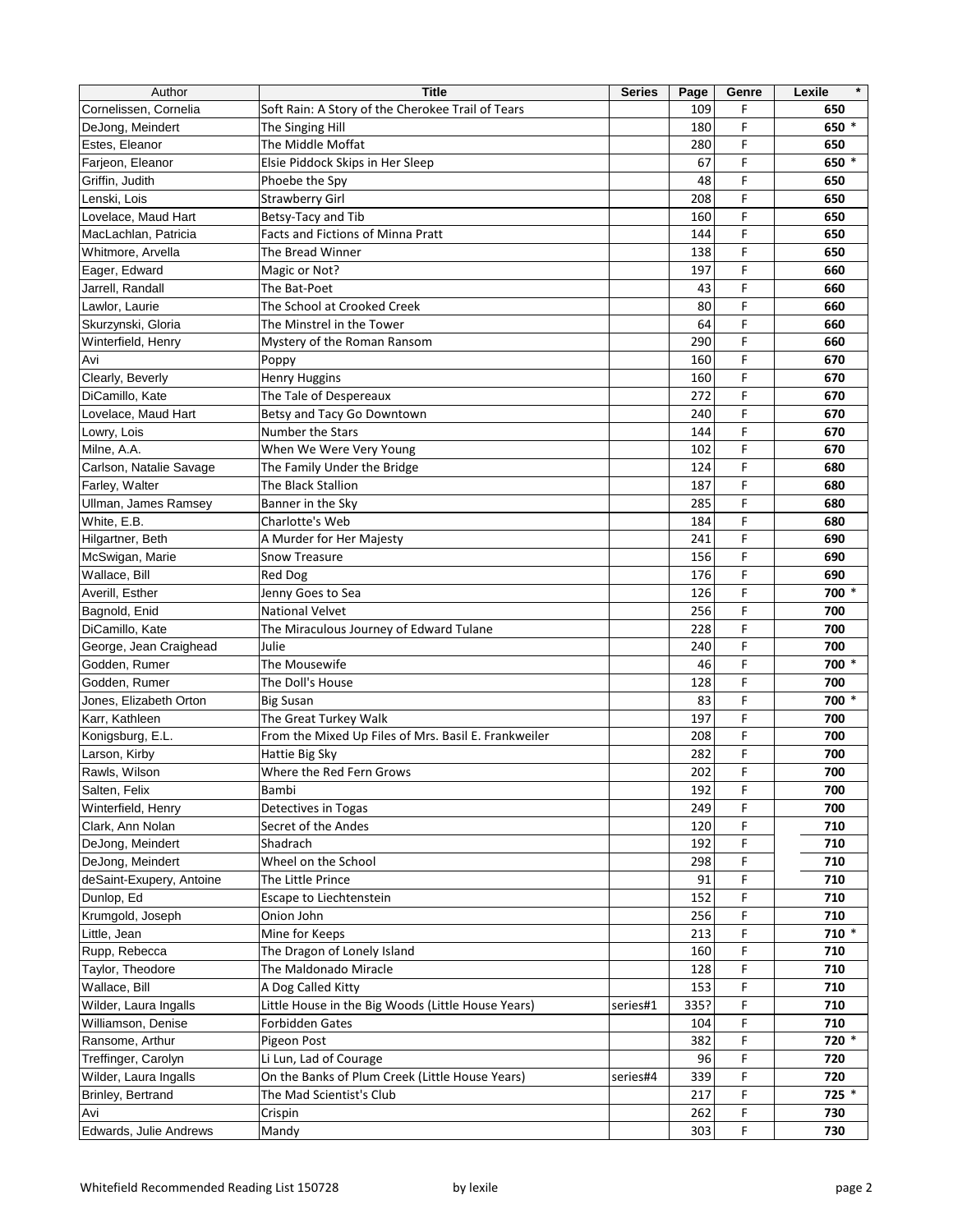| Author                     | <b>Title</b>                                     | <b>Series</b> | Page | Genre | $\star$<br>Lexile |
|----------------------------|--------------------------------------------------|---------------|------|-------|-------------------|
| Fleischman, Sid            | By the Great Horn Spoon!                         |               | 193  | F     | 730               |
| Hess, Donna                | A Father's Promise                               |               | 250  | F     | 730               |
| Kinsey-Warnock, Natalie    | Lumber Camp Library                              |               | 87   | F     | 730               |
| Koller, Jackie French      | Nothing to Fear                                  |               | 288  | F     | 730               |
| Lenski, Lois               | <b>Blue Ridge Billy</b>                          |               | 201  | F     | 730 *             |
| Llorente, Pilar Molina     | The Apprentice                                   |               | 112  | F     | 730               |
| Morpurgo, Michael          | Kensuke's Kingdom                                |               | 176  | F     | 730               |
| Steele, William O.         | <b>Flaming Arrows</b>                            |               | 183  | F     | 730 *             |
| Avi                        | The True Confessions of Charlotte Doyle          |               | 304  | F     | 740               |
| Bradbury, Ray              | <b>The Martian Chronicles</b>                    |               | 192  | F     | 740               |
| Brady, Esther Wood         | <b>Toliver's Secret</b>                          |               | 176  | F     | 740               |
| Brooks, Walter R.          | Freddy the Detective                             |               | 264  | F     | 740               |
| Duey, Kathleen             | Hoofbeats: Margret and Flynn                     |               | 172  | F.    | 740               |
| Eager, Edward              | Magic by the Lake                                |               | 190  | F     | 740               |
| King-Smith, Dick           | Lady Lollipop                                    |               | 128  | F     | 740               |
| L'Engle, Madeleine         | A Wrinkle in Time (Time Quintet)                 | series#1      | 256  | F     | 740               |
|                            | Little Farm in the Ozarks (The Rose Years)       |               |      | F     |                   |
| MacBride, Roger            |                                                  | series#2      | 304  |       | 740               |
| Morey, Walt                | Gentle Ben                                       |               | 192  | F     | 740               |
| Morey, Walt                | <b>Runaway Stallion</b>                          |               | 217  | F     | 740               |
| O'Dell, Scott              | Streams to the River, River to the Sea           |               | 176  | F     | 740               |
| Peck, Richard              | The River Between Us                             |               | 176  | F     | 740               |
| Selden, George             | <b>Chester Cricket's New Home</b>                |               | 160  | F     | 740               |
| Walsh, Jill Paton          | Gaffer Samson's Luck                             |               | 118  | F     | 740               |
| Wojciechowska, Maia        | Shadow of a Bull                                 |               | 176  | F     | 740               |
| Averill, Esther            | The Hotel Cat                                    |               | 161  | F     | 750 *             |
| Bond, Michael              | A Bear Called Paddington                         |               | 128  | F     | 750               |
| Clearly, Beverly           | Ramona's World                                   |               | 192  | F     | 750               |
| DeJong, Meindert           | Hurry Home, Candy                                |               | 256  | F     | 750               |
| Enright, Elizabeth         | Four-Story Mistake (Melendy Quartet)             | series#2      | 208  | F     | 750               |
| Henry, Marguerite          | Misty of Chincoteague                            |               | 176  | F     | 750               |
| Levitin, Sonia             | Journey to America                               |               | 160  | F     | 750               |
| Lovelace, Maud Hart        | Betsy in Spite of Herself                        |               | 352  | F     | 750               |
| Peck, Richard              | A Long Way From Chicago                          | series#1      | 192  | F     | 750               |
| Raskin, Ellen              | The Westing Game                                 |               | 192  | F     | 750               |
| Rawlings, Marjorie Kinnan  | The Yearling                                     |               | 400  | F     | 750               |
| Sorensen, Virginia         | Miracles on Maple Hill                           |               | 178  | F     | 750               |
| Steele, William O.         | The Perilous Road                                |               | 156  | F     | 750               |
| Steele, William O.         | The Far Frontier                                 |               | 178  | F     | 750 *             |
| Taylor, Sidney             | All-of-a-Kind Family                             |               | 192  | F     | 750               |
| Taylor, Sidney             | All-of-a-Kind Family Downtown                    |               | 187  | F     | 750 *             |
| White, E.B.                | The Trumpet of the Swan                          |               | 210  | F     | 750               |
| Babbitt, Natalie           | Kneeknock Rise                                   |               | 118  | F     | 760               |
| Beatty, Patricia           | Who Comes With Cannons?                          |               | 192  | F     | 760               |
| Clements, Andrew           | <b>School Story</b>                              |               | 208  | F     | 760               |
| Enright, Elizabeth         | Gone-Away Lake                                   | series #1     | 192  | F     | 760               |
| Erickson, John R.          | Hank the Cowdog                                  |               | 136  | F     | 760               |
| Fitzhugh, Louise           | Harriet the Spy                                  |               | 282  | F     | 760               |
| George, Jean Craighead     | Cry of the Crow                                  |               | 160  | F     | 760               |
| Harris, Joel Chandler      | The Complete Tales of Uncle Remus                |               | 151  | 398.2 | 760 *             |
| Larson, Kirby              | The Friendship Doll                              |               | 200  | F     | 760               |
| Lattimore, Eleanor Frances | Little Pear                                      |               | 106  | F     | 760 *             |
| Leppard, Lois Gladys       | Mandie and the Secret Tunnel                     | series#1      | 134  | F     | 760               |
| Preus, Margi               | Heart of a Samurai                               |               | 320  | F     | 760               |
| Speare, Elizabeth George   | The Bronze Bow                                   |               | 254  | F     | 760               |
| Wilder, Laura Ingalls      | Little House on the Prairie (Little House Years) | series#2      | 335  | F     | 760               |
| Babbitt, Natalie           | <b>Tuck Everlasting</b>                          |               | 144  | F     | 770               |
| Byars, Betsy               | <b>Trouble River</b>                             |               | 158  | F     | 770               |
| Catling, Patrick Skene     | The Chocolate Touch                              |               | 126  | F     | 770               |
|                            |                                                  |               |      |       |                   |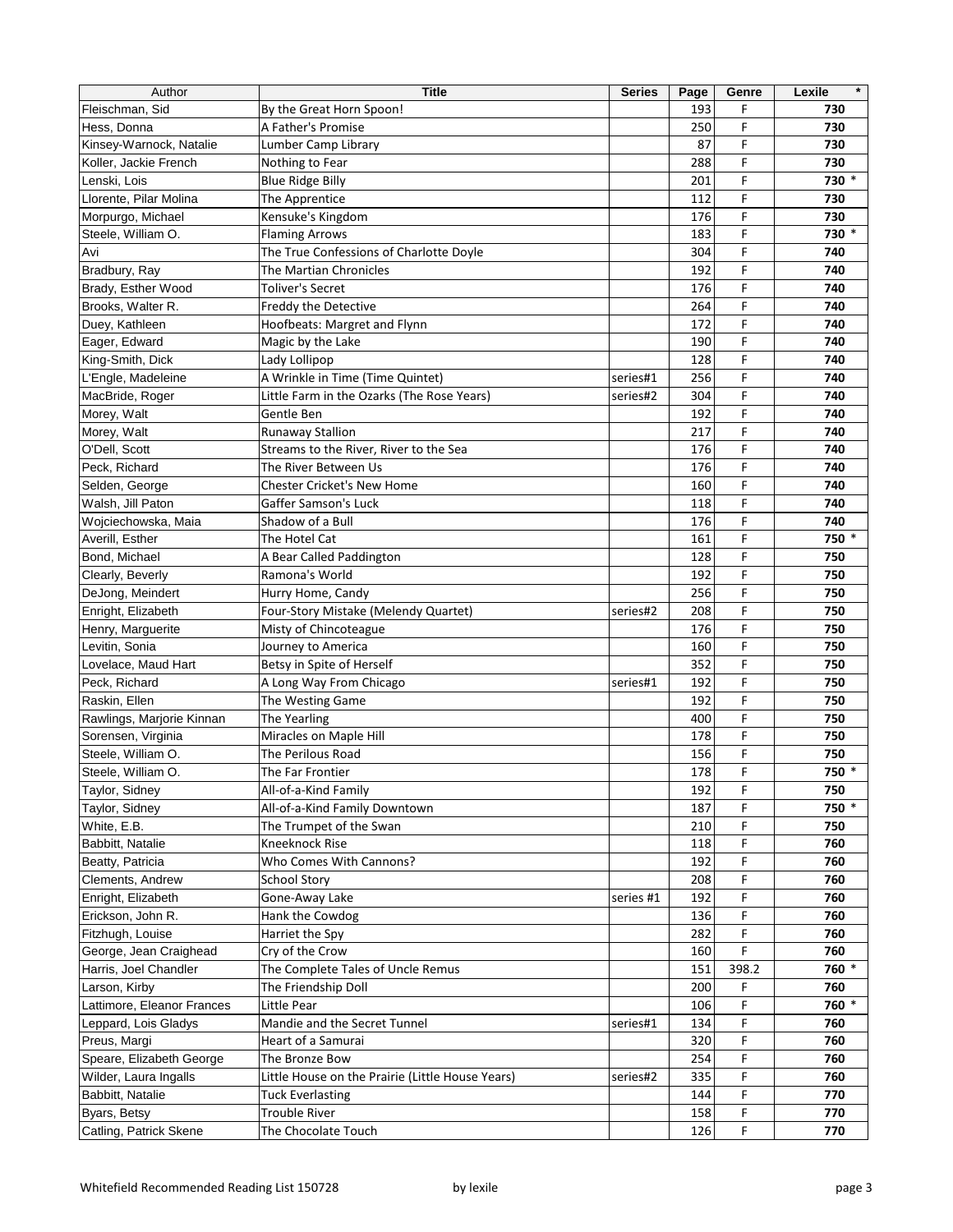| Author                                           | <b>Title</b>                                         | <b>Series</b> | Page       | Genre | $\star$<br>Lexile |
|--------------------------------------------------|------------------------------------------------------|---------------|------------|-------|-------------------|
| Holt, Kimberly Willis                            | My Lousiana Sky                                      |               | 200        | F     | 770               |
| Hurwitz, Johanna                                 | Aldo Ice Cream                                       |               | 128        | F     | 770               |
| Norton, Mary                                     | The Borrowers Avenged                                | series#6      | 298        | F     | 770               |
| Seredy, Kate                                     | The Singing Tree                                     | series#2      | 236        | F     | 770               |
| Speare, Elizabeth George                         | Sign of the Beaver                                   |               | 144        | F     | 770               |
| Tedrow, T.L.                                     | Missouri Homestead                                   | series#1      | 213        | F     | 770               |
| Banks, Lynne Reid                                | The Indian in the Cupboard                           | series#1      | 181        | F     | 780               |
| Clearly, Beverly                                 | Beezuz and Ramona                                    |               | 160        | F     | 780               |
| Collodi, Carlo                                   | The Adventures of Pinocchio                          |               | 150        | F     | 780               |
| Dalgliesh, Alice                                 | The Silver Pencil                                    |               | 256        | F     | 780               |
| Enright, Elizabeth                               | Then There Were Five (Melendy Quartet0               | series#3      | 260        | F     | 780               |
| Hambrick, Sharon                                 | Stuart's Run to Faith                                |               | 123        | F     | 780               |
|                                                  | Lassie Come Home                                     |               | 256        | F.    | 780               |
| Knight, Eric                                     |                                                      |               | 275        | F     | 780 *             |
| Lovelace, Maud Hart                              | Carney's House Party                                 |               |            |       |                   |
| Lovelace, Maud Hart                              | Heaven to Betsy                                      |               | 368        | F     | 780               |
| Norton, Mary                                     | The Borrowers                                        | series#1      | 192?       | F     | 780               |
| Selden, George                                   | The Cricket in Times Square                          |               | 151        | F     | 780               |
| Stolz, Mary                                      | Quentin Corn                                         |               | 121        | F     | 780               |
| Wilson, N. D.                                    | Leepike Ridge                                        |               | 240        | F     | 780               |
| Birney. Betty G.                                 | The Seven Wonders of Sassafras Springs               |               | 210        | F     | 790               |
| Buck, Pearl                                      | The Big Wave                                         |               | 64         | F     | 790               |
| Calhoun, Mary                                    | Depend on Katie John                                 |               | 181        | F     | 790               |
| deAngeli, Marguerite                             | <b>Bright April</b>                                  |               | 88         | F     | 790 *             |
| Hill, Kirkpatrick                                | The Year of Miss Agnes                               |               | 113        | F     | 790               |
| Holman, Felice                                   | The Cricket Winter                                   |               | 91         | F     | 790               |
| L'Engle, Madeleine                               | The Wind in the Door (Time Quintet)                  | series#2      | 204        | F     | 790               |
| Lewis, C.S.                                      | The Magician's Nephew (Narnia)                       | series#1      | 202        | F     | 790               |
| Milne, A.A.                                      | Winnie the Pooh (unabridged)                         |               | 161        | F     | 790               |
| O'Brien, Robert C.                               | Mrs. Frisby and the Rats of Nimh                     |               | 232        | F     | 790               |
| Pennypacker, Sara                                | Clementine                                           |               | 144        | F     | 790               |
| Thomasma, Kenneth                                | Naya Nuki: Shoshoni Girl Who Ran                     |               | 171        | F     | 790               |
| Whelan, Gloria                                   | The Impossible Journey                               |               | 248        | F     | 790               |
| Wilder, Laura Ingalls                            | The Long Winter (Little House Years)                 | series#6      | 334        | F     | 790               |
| Beatty, Patricia                                 | Be Ever Hopeful, Hannalee                            |               | 216        | F     | 800               |
| Birdsall, Jeanne                                 | The Penderwicks                                      |               | 272        | F     | 800               |
| DeJong, Meindert                                 | This Level Land                                      |               | 174        | F     | 800 *             |
| Elmer, Robert                                    | Beyond the River                                     | series#2      | 176        | F     | 800 *             |
| Elmer, Robert                                    | Into the Flames                                      | series#3      | 192        | F     | 800 *             |
| Estes, Eleanor                                   | The Moffats                                          |               | 272        | F     | 800               |
| Herbert, Frank                                   | Dune                                                 |               | 516        | F     | 800               |
| Hill, Kirkpatrick                                | <b>Winter Camp</b>                                   |               | 185        | F     | 800               |
| Jackson, Dave and Neta                           | Spy for the Night Riders: Martin Luther              |               | 122        | F     | 800 *             |
| Jackson, Dave and Neta                           | The Betrayer's Fortune: Menno Simons                 |               | 140        | F     | 800 *             |
| Jackson, Dave and Neta                           | Shanghaied to China: Hudson Taylor                   |               | 137        | F     | 800 *             |
|                                                  |                                                      |               |            | F     | 800 *             |
| Jackson, Dave and Neta<br>Jackson, Dave and Neta | The Queen's Smuggler: William Tyndale                |               | 114<br>104 | F     | $800 *$           |
|                                                  | Kidnapped by River Rats: William and Catherine Booth |               |            |       |                   |
| Jackson, Dave and Neta                           | The Forty-Acre Swindle: G.W. Carver                  |               | 135        | F     | $800 *$           |
| Jackson, Dave and Neta                           | Drawn by a China Moon: Lottie Moon                   |               | 152        | F     | $800 *$           |
| Jackson, Dave and Neta                           | Journey to the End of the Earth: William Seymour     |               | 151        | F     | $800 *$           |
| Jackson, Dave and Neta                           | The Hidden Jewel: Amy Carmichael                     |               | 130        | F     | $800 *$           |
| Jackson, Dave and Neta                           | The Bandit of Ashley Downs: George Mueller           |               | 132        | F     | 800 *             |
| Jackson, Dave and Neta                           | Risking the Forbidden Game: Maude Cary               |               | 145        | F     | 800 *             |
| Jackson, Dave and Neta                           | Flight of the Fugitives: Gladys Aylward              |               | 138        | F     | 800 *             |
| Jackson, Dave and Neta                           | The Chimney Sweep's Ransom: John Wesley              |               | 133        | F     | 800 *             |
| Jacques, Brian                                   | Redwall                                              |               | 351        | F     | 800               |
| Langton, Jane                                    | The Fledgling                                        |               | 182        | F     | 800               |
| Lenski, Lois                                     | Indian Captive: The Story of Mary Jemison            |               | 320        | F     | 800               |
| Lindgren, Astrid                                 | The Children of Noisy Village                        |               | 124        | F     | 800 *             |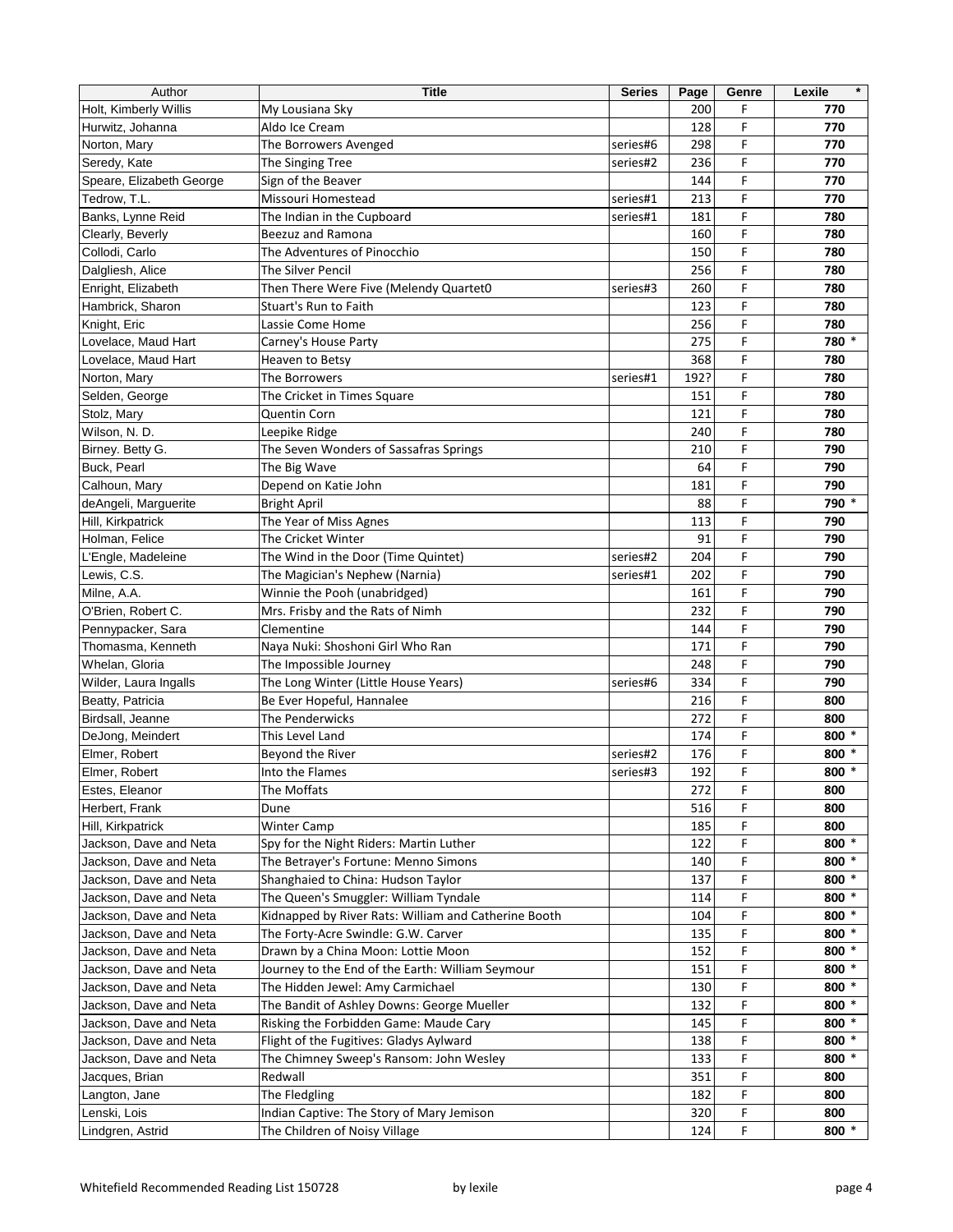| Author                 | <b>Title</b>                                          | <b>Series</b> | Page | Genre        | $\star$<br>Lexile |
|------------------------|-------------------------------------------------------|---------------|------|--------------|-------------------|
| Lintern, Paul          | Amelia Changes Her Tune                               | series#1      | 128  | F            | $800*$            |
| Lintern, Paul          | Isaac and Wolf Paw                                    | series#2      | 130  | F            | 800 *             |
| McCleery, Willliam     | The Wolf Story                                        |               | 82   | F            | $800 *$           |
| Olasky, Susan          | Annie Henry and the Birth of Liberty                  |               | 144  | F            | 800               |
| Olasky, Susan          | Annie Henry and the Mysterious Stranger               |               | 144  | F            | 800               |
| Peterson, Alicia       | A Sparrow Alone                                       |               | 154  | F            | 800               |
| Reeder, Carolyn        | Shades of Gray                                        |               | 152  | F            | 800               |
| St. John, Patricia     | Treasures of the Snow                                 |               | 228  | F            | 800 *             |
| Thurber, James         | The Wonderful O                                       |               | 73   | F            | 800               |
| Tolkien, J.R.R.        | <b>Farmer Giles of Ham</b>                            |               | 103  | F            | 800 *             |
| Vanderpool, Claire     | <b>Moon Over Manifest</b>                             |               | 368  | F            | 800               |
| Bruchac, Joseph        | The Arrow Over the Door                               |               | 96   | F            | 810               |
| Clearly, Beverly       | Ramona Forever                                        |               | 191  | F            | 810               |
| Dahl, Roald            | Charlie & the Chocolate Factory                       |               | 176  | F            | 810               |
| Enright, Elizabeth     | Return to Gone-Away Lake                              | series#2      | 212  | F            | 810               |
| Enright, Elizabeth     | <b>Thimble Summer</b>                                 |               | 144  | F            | 810               |
| George, Jean Craighead | My Side of the Mountain                               |               | 177  | F            | 810               |
| McKissack, Patricia    | Run Away Home                                         |               | 160  | $\mathsf{f}$ | 810               |
| Neville, Emily         | It's Like This Cat                                    |               | 176  | F            | 810               |
| Rawls, Wilson          | Summer of the Monkeys                                 |               | 304  | F            | 810               |
| Sawyer, Ruth           | <b>Roller Skates</b>                                  |               | 186  | F            | 810               |
| Serraillier, lan       | Escape from Warsaw (original title: The Silver Sword) |               | 224  | F            | 810               |
| Smith, Betty           | A Tree Grows in Brooklyn                              |               | 404  | F            | 810               |
| Steinbeck, John        | The Red Pony                                          |               | 112  | F            | 810               |
| Streatfeild, Noel      | <b>Dancing Shoes</b>                                  |               | 237  | F            | 810               |
| Tolkien, J.R.R.        | The Two Towers (The Lord of the Rings)                | series#2      | 416  | F            | 810               |
| Wier, Ester            | The Loner                                             |               | 151  | F            | 810               |
| Caudill, Rebecca       | Happy Little Family                                   |               | 108  | F            | 820 *             |
| Clearly, Beverly       | Ribsy                                                 |               | 220  | F            | 820               |
| Clearly, Beverly       | Ramona the Brave                                      |               | 190  | F            | 820               |
| DeJong, Meindert       | The House of Sixty Fathers                            |               | 208  | F            | 820               |
| Enright, Elizabeth     | The Saturdays (Melendy Quartet)                       | series#1      | 192  | F            | 820               |
| Merrill, Jean          | The Toothpaste Millionaire                            |               | 96   | F            | 820               |
| O'Dell, Scott          | Sing Down the Moon                                    |               | 128  | F            | 820               |
| Selden, George         | Chester Cricket's Pigeon Ride                         |               | ?80  | F            | 820               |
| Whelan, Gloria         | Angel on the Square                                   |               | 288  | F            | 820               |
| Wilder, Laura Ingalls  | Farmer Boy (Little House Years)                       | series#3      | 372  | F            | 820               |
| Wilder, Laura Ingalls  | By the Shores of Silver Lake (Little House Years)     | series#5      | 290  | F            | 820               |
| Beatty, Patricia       | Turn Homeward, Hannalee                               |               | 193  | F            | 830               |
| Brooks, Walter R.      | Freddy and Mr. Camphor                                |               | 240  | F            | 830 *             |
| Brooks, Walter R.      | The Clockwork Twin                                    |               | 242  | F            | 830 *             |
| Byars, Betsy           | Summer of the Swans                                   |               | 134  | F            | 830               |
| Clements, Andrew       | Frindle                                               |               | 112  | F            | 830               |
| Enright, Elizabeth     | Spiderweb for Two (Melendy Quartet)                   | series#4      | 207  | F            | 830               |
| Estes, Eleanor         | The Alley                                             |               | 283  | F            | 830               |
| Henry, Marquerite      | King of the Wind                                      |               | 192  | F            | 830               |
| Kelly, Jacqueline      | The Evolution of Calpurnia Tate                       |               | 352  | F            | 830               |
| King-Smith, Dick       | Clever Lollipop                                       |               | 144  | F            | 830               |
| LaFaye, Alexandria     | Worth                                                 |               | 160  | F            | 830               |
| Milne, A.A.            | The House at Pooh Corner (unabridged)                 |               | 180  | F            | 830               |
| Sperry, Armstrong      | Call it Courage                                       |               | 128  | F            | 830               |
| Van Leeuwen, Jean      | Bound for Oregon                                      |               | 126  | F            | 830               |
| Wister, Owen           | The Virginian                                         |               | 380  | F            | 830               |
| Clearly, Beverly       | Ramona and her Father                                 |               | 187  | F            | 840               |
| Clements, Andrew       | Room One                                              |               | 162  | F            | 840               |
| Davis, Russell         | The Choctaw Code                                      |               | 121  | F            | 840               |
| deAngeli, Marguerite   | Thee, Hannah!                                         |               | 128  | F            | 840 *             |
| Elmer, Robert          | A Way Through the Sea                                 | series#1      | 172  | F            | 840 *             |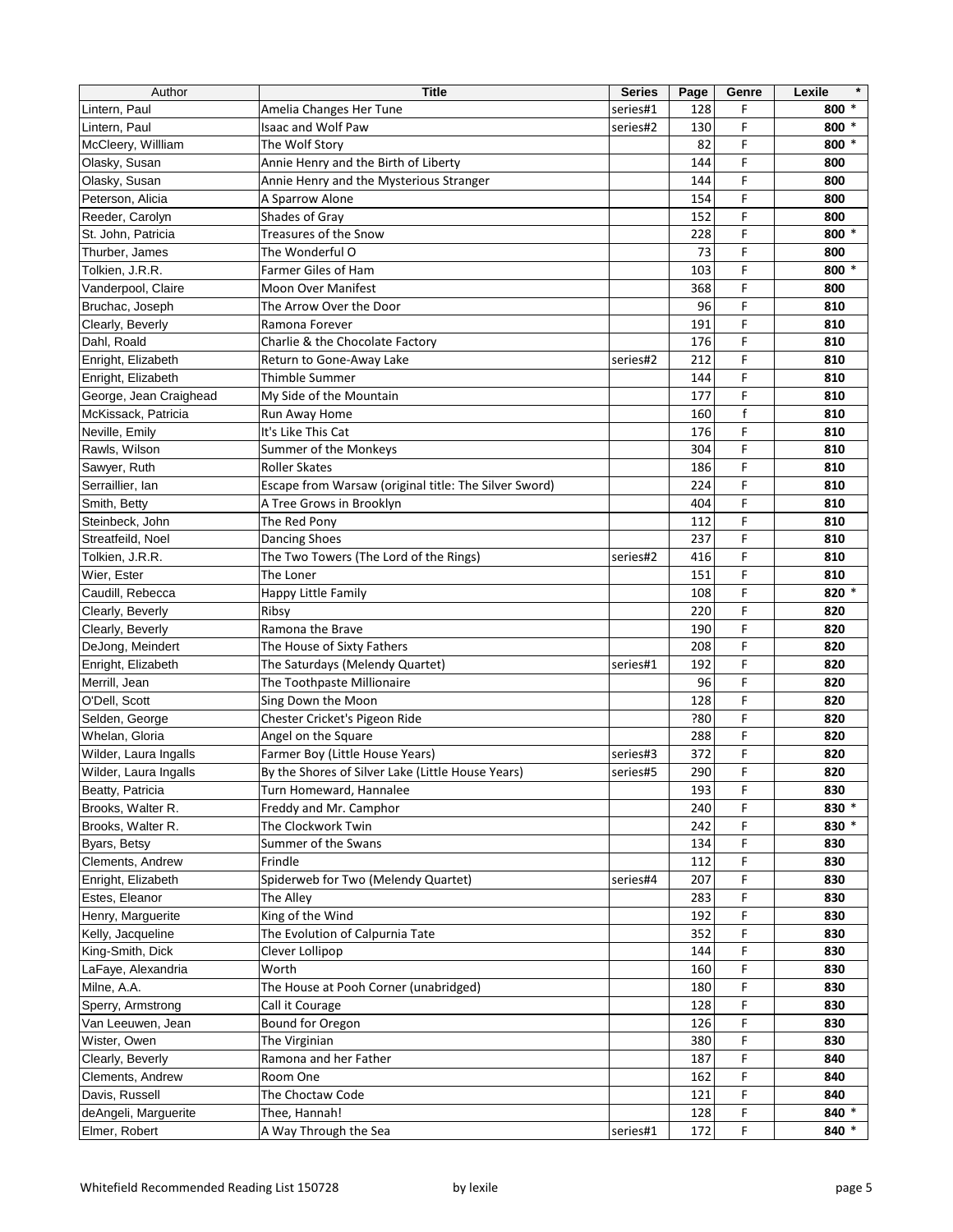| Author                               | Title                                             | <b>Series</b> | Page | Genre  | $\star$<br>Lexile |
|--------------------------------------|---------------------------------------------------|---------------|------|--------|-------------------|
| Evslin, Bernard                      | The Greek Gods                                    |               | 128  | 292.13 | 840               |
| Fitzgerald, John                     | The Great Brain                                   |               | 192  | F      | 840               |
| Forbes, Esther                       | Johnny Tremain                                    |               | 256  | F      | 840               |
| Fritz, Jean                          | Early Thunder                                     |               | 255  | F      | 840               |
| Holling, Holling Clancy              | Paddle to the Sea                                 |               | 64   | F      | 840               |
| Konigsburg, E.L.                     | The Second Mrs. Giaconda                          |               | 160  | F      | 840               |
| Lewis, C.S.                          | The Silver Chair (Narnia)                         | series#6      | 243  | F      | 840               |
| O'Dell, Scott                        | The King's Fifth                                  |               | 272  | F      | 840               |
| Travers, Pamela L.                   | <b>Mary Poppins</b>                               | series#1      | 209  | F      | 840               |
| Wilder, Laura Ingalls                | These Happy Golden Years (Little House Years)     | series#8      | 289  | F      | 840               |
| Birdsall, Jeanne                     | The Penderwicks on Gardam Street                  |               | 320  | F      | 850               |
| Clearly, Beverly                     | Ramona the Pest                                   |               | 192  | F      | 850               |
| Godden, Rumer                        | An Episode of Sparrows                            |               | 247  | F.     | 850 *             |
| Langton, Jane                        | Her Majesty Grace Jones                           |               | 189  | F      | 850 *             |
| L'Engle, Madeleine                   | A Swiftly Tilting Plant (Time Quintet)            | series#3      | 306  | F      | 850               |
| MacBride, Roger                      | In the Land of the Big Red Apple (The Rose Years) | series#3      | 312  | F      | 850               |
| MacDonald, George                    | At the Back of the North Wind                     |               | 347  | F      | 850 *             |
| Norton, Mary                         | The Borrowers Afloat                              | series#3      | 192  | F      | 850               |
| Speare, Elizabeth George             | The Witch on Blackbird Pond                       |               | 224  | F      | 850               |
| Steele, William O.                   | The Buffalo Knife                                 |               | 144  | F      | 850               |
| Stratton-Porter, Gene                | A Girl of the Limberlost                          |               | 231  | F      | 850               |
| Taylor, Mildred C.                   | Let the Circle Be Unbroken                        |               | 339  | F      | 850               |
| Travers, Pamela L.                   | Mary Poppins in the Park                          | series#4      | 193  | F      | 850 *             |
| Wilder, Laura Ingalls                | Little Town on the Prairie (Little House Years)   | series#7      | 308  | F      | 850               |
| Babbitt, Natalie                     | <b>Jack Plank Tells Tales</b>                     |               | 128  | F      | 860               |
| Brady, Esther Wood                   | The Toad on Capitol Hill                          |               | 139  | F      | 860 *             |
| Carroll, Lewis                       | Alice in Wonderland                               |               | 160  | F      | 860               |
|                                      | Ralph S. Mouse                                    |               | 176  | F      | 860               |
| Clearly, Beverly                     | The Mouse & the Motorcycle                        |               | 176  | F      | 860               |
| Clearly, Beverly<br>Clearly, Beverly | Ramona and her Mother                             |               | 208  | F      | 860               |
| Clearly, Beverly                     | Ramona Quimby, Age 8                              |               | 180  | F      | 860               |
| Dickens, Charles                     | The Cricket on the Hearth                         |               | 60   | F      | 860 *             |
| Eager, Edward                        | Knight's Castle                                   |               | 198  | F      | 860               |
| Edmonds, Walter D.                   | The Matchlock Gun                                 |               | 50   | F      | 860               |
| Fritz, Jean                          | Homesick, My Own Story                            |               | 176  | 813    | 860               |
| Fritz, Jean                          | The Cabin Faced West                              |               | 124  | F      | 860               |
| George, Jean Craighead               | Julie of the Wolves                               |               | 192  | F      | 860               |
| George, Jessica Day                  | Tuesdays at the Castle                            |               | 228  | F      | 860               |
| Hobbs, Will                          | Jason's Gold                                      |               | 216  | F      | 860               |
| Lewis, C.S.                          | <b>Till We Have Faces</b>                         |               | 320  | F      | 860               |
| Lofting, Hugh                        | The Voyages of Dr. Doolittle                      | series#2      | 272  | F      | 860               |
| MacBride, Roger                      | On the Other Side of the Hill (The Rose Years)    | series#4      | 384  | F      | 860               |
| Paterson, Katherine                  | The Master Puppeteer                              |               | 192  | F      | 860               |
| Sidney, Margaret                     | Five Little Peppers and How They Grew             |               | 216  | F      | 860               |
| Taylor, Theodore                     | The Cay                                           |               | 137  | F      | 860               |
| Tolkien, J.R.R.                      | Fellowship of the Ring (The Lord of the Rings)    | series#1      | 480  | F      | 860               |
| Wells, H.G.                          | The Time Machine                                  |               | 240  | F      | 860               |
| Bailey, Carolyn S.                   | Miss Hickory                                      |               | 123  | F      | 870               |
| Coolidge, Susan                      | What Katy Did at School                           |               | 184  | F      | 870               |
| Dahl, Roald                          | James & the Giant Peach                           |               | 144  | F      | 870               |
| Elliot, Elisabeth                    | Through Gates of Splendor                         |               | 300  | F      | 870 *             |
| Estes, Eleanor                       | The Hundred Dresses                               |               | 96   | F      | 870               |
| Kimmel, Eric A.                      | Balto and the Great Race                          |               | 99   | F      | 870               |
| Lewis, C.S.                          | Prince Caspian (Narnia)                           | series#3      | 223  | F      | 870               |
| Lindgren, Astrid                     | Pippi Longstocking                                |               | 160  | F      | 870               |
| MacDonald, George                    | The Golden Key                                    |               | 96   | F      | 870               |
| Porter, Eleanor H.                   | Pollyanna                                         |               | 270  | F      | 870               |
| Richter, Conrad                      | The Light in the Forest                           |               | 128  | F      | 870               |
|                                      |                                                   |               |      |        |                   |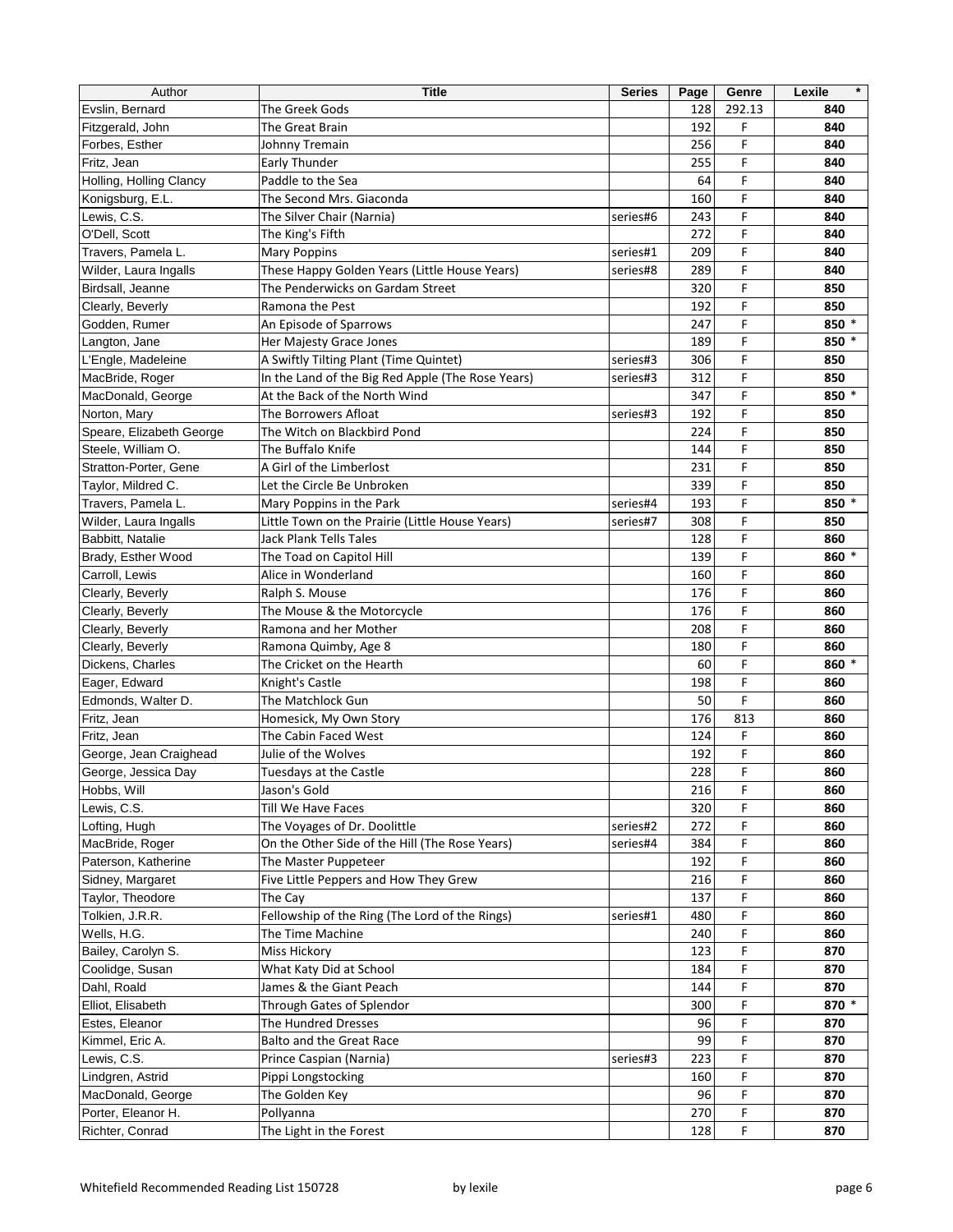| Author                     | <b>Title</b>                                      | <b>Series</b> | Page | Genre | $\star$<br>Lexile |
|----------------------------|---------------------------------------------------|---------------|------|-------|-------------------|
| Rylant, Cynthia            | Old Town in Green Groves                          |               | 164  | F     | 870               |
| Yep, Laurence              | io                                                |               | 248  | F     | 870               |
| Adams, Richard             | Watership Down                                    |               | 472  | F     | 880               |
| Fritz, Jean                | <b>Brady</b>                                      |               | 223  | F     | 880               |
| Henry, Marguerite          | Justin Morgan Had a Horse                         |               | 154  | F     | 880               |
| Ibbotson, Eva              | The Star of Kazan                                 |               | 405  | F     | 880               |
| Lattimore, Eleanor Frances | Little Pear and His Friends                       |               | 129  | F     | 880               |
| MacDonald, George          | The Light Princess                                |               | 120  | F     | 880               |
| Park, Linda Sue            | The Kite Fighters                                 |               | 144  | F     | 880               |
| Robertson, Keith           | Henry Reed, Inc.                                  |               | 240  | F     | 880               |
| Shannon, Monica            | Dobry                                             |               | 176  | F     | 880               |
| Sharp, Margery             | The Rescuers                                      |               | 156  | F     | 880               |
| Smith, Dodie               | The Hundred and One Dalmatians                    |               | 192  | F     | 880               |
| Brink, Carol Ryrie         | Baby Island                                       |               | 160  | F     | 890               |
| Bronte, Charlotte          | Jane Eyre                                         |               | 433  | F     | 890               |
| Clearly, Beverly           | Runaway Ralph                                     |               | 192  | F     | 890               |
| Clearly, Beverly           | Socks                                             |               | 156  | F     | 890               |
| de Cervantes, Miguel       | Don Quixote (retold by Michael Harrison)          |               | 95   | F     | 890 *             |
| Estes, Eleanor             | Pinky Pye                                         |               | 255  | F     | 890               |
| Gilbreth, Frank B.         | Cheaper by the Dozen                              |               | 207  | F     | 890               |
| Kjelgaard, Jim             | Irish Red                                         |               | 192  | F     | 890               |
| Lewis, C.S.                | The Last Battle (Narnia)                          | series#7      | 211  | F     | 890               |
| Lewis, Elizabeth Foreman   | Young Fu of the Upper Yangtze                     |               | 288  | F     | 890               |
| McGuffey                   | Fourth Reader                                     |               | 256  | F     | 890               |
| Miller, Sarah              | Miss Spitfire                                     |               | 208  | F     | 890               |
| Naylor, Phyllis Reynolds   | Shiloh                                            |               | 144  | F     | 890               |
| Nesbit, Edith              | The Enchanted Castle                              |               | 240  | F     | 890               |
| Peck, Robert Newton        | Soup Ahoy                                         |               | 147  | F     | 890 *             |
| Selden, George             | Harry Cat's Pet Puppy                             |               | 167  | F     | 890 *             |
| St. John, Patricia         | The Secret at Pheasant Cottage                    |               | 130  | F     | 890 *             |
| St. John, Patricia         | The Tanglewood's Secret                           |               | 167  | F     | 890 *             |
| St. John, Patricia         | Rainbow Garden                                    |               | 163  | F     | 890 *             |
| Taylor, Theodore           | Ice Drift                                         |               | 240  | F     | 890               |
| Vernon.Louise A.           | Night Preacher                                    |               | 132  | F     | 890               |
| Wilkes, Maria D.           | Little Clearing in the Woods (The Caroline Years) | series#3      | 315  | F     | 890               |
| Armstrong, William Howard  | Sounder                                           |               | 116  | F     | 900               |
| Babbitt, Natalie           | Goody Hall                                        |               | 176  | F     | $900 *$           |
| Bowman, James Cloyd        | Pecos Bill: The Greatest Cowboy of All Time       |               | 254  |       | 900               |
| Butterworth, Oliver        | The Enormous Egg                                  |               | 188  | F     | 900               |
| Calkhoven, Laurie          | Will at the Battle of Gettysburg                  |               | 230  | F     | 900 $*$           |
| Crane, Stephen             | Red Badge of Courage                              |               | 180  | F     | 900               |
| Farley, Walter             | The Island Stallion's Fury                        |               | 246  | F     | $900 *$           |
| Gavin, Jamila              | Coram Boy                                         |               | 327  | F     | 900               |
| Horvath, Betty             | Sir Galahad, Mr. Longfellow and Me                |               | 137  | F     | 900               |
| Lasky, Kathryn             | A Journey to the New World (Dear America)         |               | 176  | F     | 900               |
| Lawton, Wendy              | Freedom's Pen: Phillis Wheatley                   |               | 185  | F     | $900 *$           |
| Lawton, Wendy              | The Hallelujah Lass: Eliza Shirley                |               | 143  | F     | $900 *$           |
| Lawton, Wendy              | Courage to Run: Harriet Tubman                    |               | 133  | F     | $900 *$           |
| Lawton, Wendy              | The Tinker's Daughter: Mary Bunyan                |               | 128  | F     | $900 *$           |
| Lawton, Wendy              | Almost Home: Mary Chilton                         |               | 140  | F     | $900 *$           |
| Lawton, Wendy              | Ransom's Mark: Olive Oatman                       |               | 131  | F     | $900 *$           |
| Lawton, Wendy              | Shadow of His Hand: Anita Dittman                 |               | 145  | F     | 900 $*$           |
| Ormondroyd, Edward         | Time at the Top                                   |               | 160  | F     | $900 *$           |
| Ormondroyd, Edward         | All in Good Time                                  |               | 219  | F     | $900 *$           |
| Reit, Seymour              | Guns for General Washington                       |               | 140  | F     | 900               |
| Shemin, Margaretha         | The Little Riders                                 |               | 80   | F     | 900               |
| Sidney, Margaret           | Five Little Peppers Midway                        |               | 138  | F     | $900 *$           |
| Speare, Elizabeth George   | Calico Captive                                    |               | 288  | F     | 900               |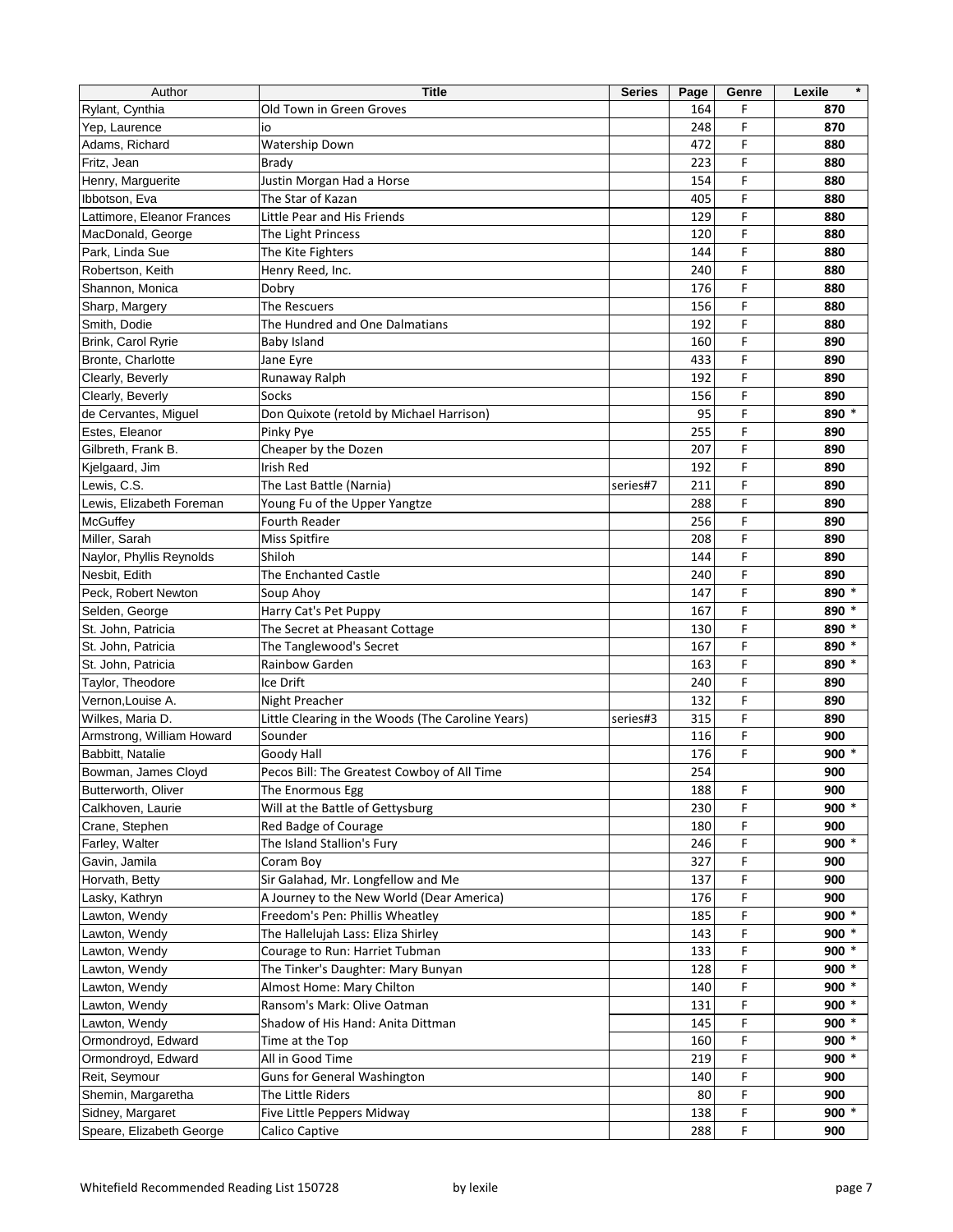| Author                     | <b>Title</b>                                        | <b>Series</b> | Page | Genre  | $\star$<br>Lexile |
|----------------------------|-----------------------------------------------------|---------------|------|--------|-------------------|
| Thiele, Colin              | Storm Boy                                           |               | 64   | F      | 900               |
| Thomson, Andy              | Morning Star of the Reformation                     |               | 134  | F      | 900               |
| Walton, O.F.               | Christie's Old Organ                                |               | 156  | F      | 900 $*$           |
| Whelan, Gloria             | Listening for Lions                                 |               | 194  | F      | 900               |
| Wilde, Oscar               | The Happy Prince and other stories                  |               | 193  | F      | 900               |
| Wilder, Laura Ingalls      | On the Way Home                                     |               | 101  | F      | 900               |
| Wodehouse, P.G.            | Jeeves in the Offing                                |               | 205  | F      | $900 *$           |
| Wodehouse, P.G.            | <b>Enter Jeeves</b>                                 |               | 232  | F      | $900 *$           |
| Wodehouse, P.G.            | Very Good, Jeeves                                   |               | 340  | F      | $900 *$           |
| Atwater, Richard           | Mr. Popper's Penguins                               |               | 139  | F      | 910               |
| Babbitt, Natalie           | The Search for Delicious                            |               | 167  | F      | 910               |
| Clearly, Beverly           | Dear Mr. Henshaw                                    |               | 144  | F      | 910               |
| Clearly, Beverly           | Emily's Runaway Imagination                         |               | 221  | F      | 910               |
| Gipson, Fred               | Old Yeller                                          |               | 117  | F      | 910               |
| Ibbotson, Eva              | One Dog and his Boy                                 |               | 288  | F      | 910               |
| Keith, Harold              | <b>Rifles for Watie</b>                             |               | 352  | F      | 910               |
| Kjelgaard, Jim             | <b>Big Red</b>                                      |               | 224  | F      | 910               |
| Montgomery, Lucy Maud      | Anne of the Island                                  | series#3      | 298  | F      | 910               |
| Norton, Mary               | The Borrowers Afield                                | series#2      | 215  | F      | 910               |
| Barrie, J.M.               | Peter Pan                                           |               | 242  | F      | 920               |
| Gates, Doris               | <b>Blue Willow</b>                                  |               | 172  | F      | 920               |
| Grahame, Kenneth           | The Wind in the Willows                             |               | 240  | F      | 920               |
| Lofting, Hugh              | Doctor Dolittle's Caravan                           | series#4      | 239  | F      | $920 *$           |
| Nesbit. Edith              | The Railway Children                                |               | 288  | F      | 920               |
| Park, Linda Sue            | A Single Shard                                      |               | 160  | F      | 920               |
| Steig, William             | Abel's Island                                       |               | 128  | F      | 920               |
| Taylor, Mildred C.         | Roll of Thunder Hear My Cry                         |               | 276  | F      | 920               |
| Tolkien, J.R.R.            | The Return of the King (The Lord of the Rings)      | series#3      | 512  | F      | 920               |
| Webster, Jean              | Daddy-Long-Legs                                     |               | 192  | F      | 920               |
| White, E.B.                | <b>Stuart Little</b>                                |               | 132  | F      | 920               |
| Wilkes, Maria D.           | Little House in Brookfield (The Caroline Years)     | series #1     | 298  | F      | 920               |
| Bauer, Marion              | Land of the Buffalo Bones (Dear America)            |               | 224  | F      | 930               |
| Cather, Willa              | O Pioneers!                                         |               | 196  | F      | 930               |
| Dumas, Alexandre           | The Count of Monte Cristo                           |               | 480  | F      | 930               |
| Farjeon, Eleanor           | The Little Bookroom                                 |               | 302  | F      | $930 *$           |
| Farley, Walter             | The Young Black Stallion (prequel)                  |               | 160  | F      | 930               |
| Hilton, James              | Goodbye, Mr. Chips                                  |               | 144  | F      | 930               |
| Hunt, Irene                | No Promises in the Wind                             |               | 192  | F      | 930               |
| MacDonald, Betty           | Hello, Mrs. Piggle Wiggle                           |               | 128  | F      | 930               |
| Marshall, Catherine        | Christy                                             |               | 512  | F      | 930               |
| McGraw, Eloise             | The Golden Goblet                                   |               | 248  | F      | 930               |
| McKissack, Patricia        | Let My People Go                                    |               | 144  | F      | 930               |
| Montgomery, Lucy Maud      | <b>Emily Climbs</b>                                 | series#2      | 372  | F      | 930               |
| Streatfeild, Noel          | <b>Skating Shoes</b>                                |               | 216  | F      | 930 *             |
| Twain, Mark                | The Adventures of Tom Sawyer                        |               | 160  | F      | 930               |
| Wiggin, Kate Douglas (ed.) | The Arabian Nights                                  |               | 340  | F      | 930 *             |
| Alder, Elizabeth           | The King's Shadow                                   |               | 224  | F      | 940               |
| Coolidge, Susan            | What Katy Did                                       |               | 190  | F      | 940               |
| Hautzig, Esther Rudomin    | The Endless Steppe                                  |               | 256  | F      | 940               |
| Kerr, Judith               | When Hitler Stole Pink Rabbit                       |               | 190  | F      | 940               |
| Kipling, Rudyard           | Kim                                                 |               | 288  | F      | 940               |
| Lewis, C.S.                | The Lion, the Witch, & the Wardrobe (Narnia)        | series#2      | 189  | F      | 940               |
| Mikaelsen, Ben             | Petey                                               |               | 281  | F      | 940               |
| Milne, A.A.                | Now We Are Six                                      |               | 101  | 821.91 | 940<br><b>NP</b>  |
| Sophocles                  | Antigone                                            |               | 126  | 882.01 | 940               |
| Sperry, Armstrong          | Danger to Windward                                  |               | 241  | F      | 940 *             |
| Stratton-Porter, Gene      | Laddie                                              |               | 401  | F      | $940 *$           |
| Wilkes, Maria D.           | Little Town at the Crossraoads (The Caroline Years) | series#2      | 343  | F      | 940               |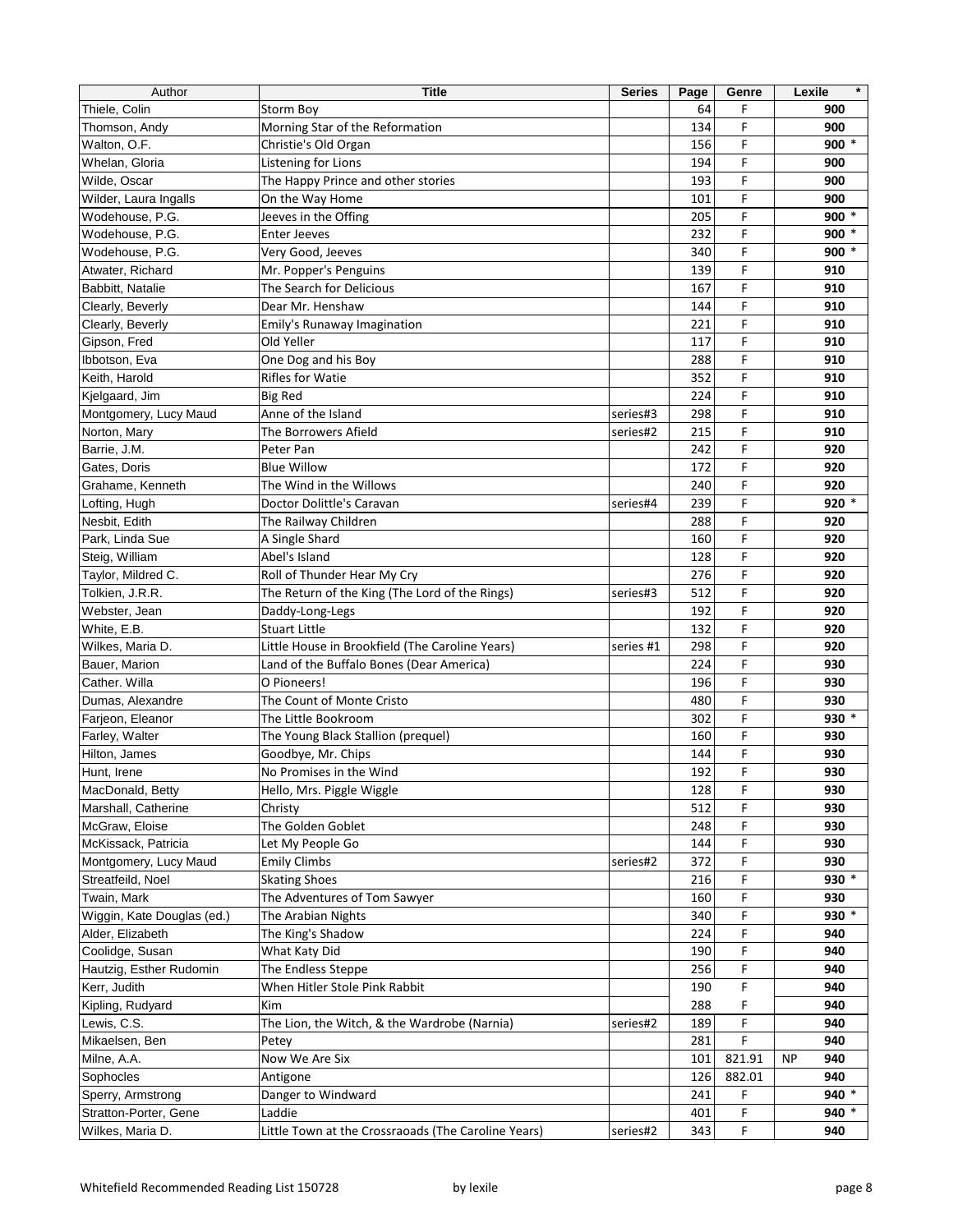| Author                   | <b>Title</b>                                                  | <b>Series</b> | Page | Genre | $\star$<br>Lexile |
|--------------------------|---------------------------------------------------------------|---------------|------|-------|-------------------|
| Yates, Elizabeth         | Carolina's Courage                                            |               | 132  | F     | 940               |
| Clearly, Beverly         | Mitch and Amy                                                 |               | 270  | F     | 950               |
| Clements, Andrew         | The Landry News                                               |               | 130  | F     | 950               |
| DeJong, Meindert         | Along Came a Dog                                              |               | 192  | F     | 950               |
| Denenberg, Barry         | Early Sunday Morning: The Pearl Harbor Diary of Amber Billows |               | 172  | F     | 950               |
| George, Jean Craighead   | Julie's Wolf Pack                                             |               | 208  | F     | 950               |
| Montgomery, Lucy Maud    | Emily's Quest                                                 | series#3      | 266  | F     | 950               |
| O'Dell, Scott            | Hawk That Dare Not Hunt by Day                                |               | 182  | F     | 950               |
| Spykman, E.C.            | Terrible, Horrible Edie                                       |               | 224  | F     | 950 *             |
| Adams, Richard           | Tales from Watership Down                                     |               | 262  | F     | 960               |
| Blos, Joan W.            | A Gathering of Days                                           |               | 140  | F     | 960               |
| Dumas, Alexandre         | The Three Musketeers                                          |               | 712  | F     | 960               |
| Lewis, C.S.              | That Hideous Strength (Space trilogy)                         | series#3      | 382  | F     | 960               |
| Montgomery, Lucy Maud    | The Story Girl                                                |               | 258  | F     | 960               |
| Mowat, Farley            | Owls in the Family                                            |               | 90   | F     | 960               |
| O'Hara, Mary             | My Friend Flicka                                              |               | 346  | F     | 960               |
| Steig, William           | The Real Thief                                                |               | 58   | F     | 960               |
| Williamson, Joanne       | <b>Hittite Warrior</b>                                        |               | 237  | F     | 960 *             |
| Williamson, Joanne       |                                                               |               |      | F     | 960 *             |
|                          | God King<br>The Wizard of Oz                                  |               | 206  | F     |                   |
| Baum, L. Frank           |                                                               |               | 160  |       | 970               |
| Burnett, Frances Hodgson | The Secret Garden                                             |               | 224  | F     | 970               |
| Cameron, Eleanor         | Wonderful Flight of the Mushroom Planet                       |               | 320  | F     | 970               |
| Fox, Paula               | The Slave Dancer                                              |               | 176  | F     | 970               |
| Lewis, C.S.              | The Horse and His Boy (Narnia)                                | series#4      | 214  | F     | 970               |
| Lewis, C.S.              | The Voyage of the Dawn Treader (Narnia)                       | series#5      | 288  | F     | 970               |
| London, Jack             | White Fang                                                    |               | 256  | F     | 970               |
| Brink, Carol Ryrie       | Caddie Woodlawn                                               |               | 270  | F     | 980               |
| Brink, Carol Ryrie       | <b>Magical Melons</b>                                         |               | 139  | F     | 980               |
| Holm, Anne               | North to Freedom                                              |               | 256  | F     | 980               |
| Morrow, Honore           | On to Oregon                                                  |               | 240  | F     | 980               |
| Nesbit, Edith            | Five Children and It                                          |               | 256  | F     | 980               |
| O'Brien, Jack            | The Return of Silver Chief                                    |               | 211  | F     | 980 *             |
| Stevenson, Robert Louis  | The Black Arrow                                               |               | 288  | F     | 980               |
| Twain, Mark              | The Adventures of Huckleberry Finn                            |               | 286  | F     | 980               |
| Wells, H.G.              | The Invisible Man                                             |               | 160  | F     | 980               |
| deAngeli, Marguerite     | The Door in the Wall                                          |               | 121  | F     | 990               |
| Dickens, Charles         | A Tale of Two Cities                                          |               | 366  | F     | 990               |
| Dickens, Charles         | Oliver Twist                                                  |               | 419  | F     | 990               |
| Estes, Eleanor           | Ginger Pye                                                    |               | 306  | F     | 990               |
| Gannett, Ruth Stiles     | My Father's Dragon                                            |               | 77   | F     | 990               |
| Henty, G. A.             | St. Bartholomew's Eve                                         |               | 419  | F     | 990 *             |
| Hunkin, Oliver           | Dangerous Journey                                             |               | 126  | F     | 990 *             |
| Janke, Katelan           | Survival in the Storm (Dear America)                          |               | 192  | F     | 990               |
| Kjelgaard, Jim           | Outlaw Red                                                    |               | 192  | F     | 990               |
| Lasky, Kathryn           | My Island Grandma                                             |               | 169  | F     | 990 *             |
| Lawson, Robert           | The Great Wheel                                               |               | 188  | F     | 990               |
| McGraw, Eloise           | <b>Moccasin Trail</b>                                         |               | 247  | F     | 990               |
| Montgomery, Lucy Maud    | Anne of Green Gables                                          | series#1      | 369  | F     | 990               |
| Montgomery, Lucy Maud    | Anne of Avonlea                                               | series#2      | 298  | F     | 990               |
| Mowat, Farley            | Lost in the Barrens                                           |               | 193  | F     | 990               |
| Burroughs, Edgar Rice    | Tarzan of the Apes                                            |               | 247  | F     | 1000              |
| Dillon, Eilis            | The Lost Island                                               |               | 201  | F     | 1000 *            |
| Fisher, Dorothy Canfield | <b>Understood Betsy</b>                                       |               | 181  | F     | 1000              |
| Grey, Zane               | Riders of the Purple Sage                                     |               | 285  | F     | 1000              |
| Hale, Lucretia P.        | The Peterkin Papers                                           |               | 302  | F     | 1000 *            |
| Haugaard, Erik Christian | Hakon of Rogen's Saga                                         | series#1      | 132  | F     | 1000 *            |
| Haugaard, Erik Christian | A Slave's Tale                                                | series#2      | 215  | F     | 1000 *            |
| Juster, Norton           | The Phantom Tollbooth                                         |               | 222  | F     | 1000              |
|                          |                                                               |               |      |       |                   |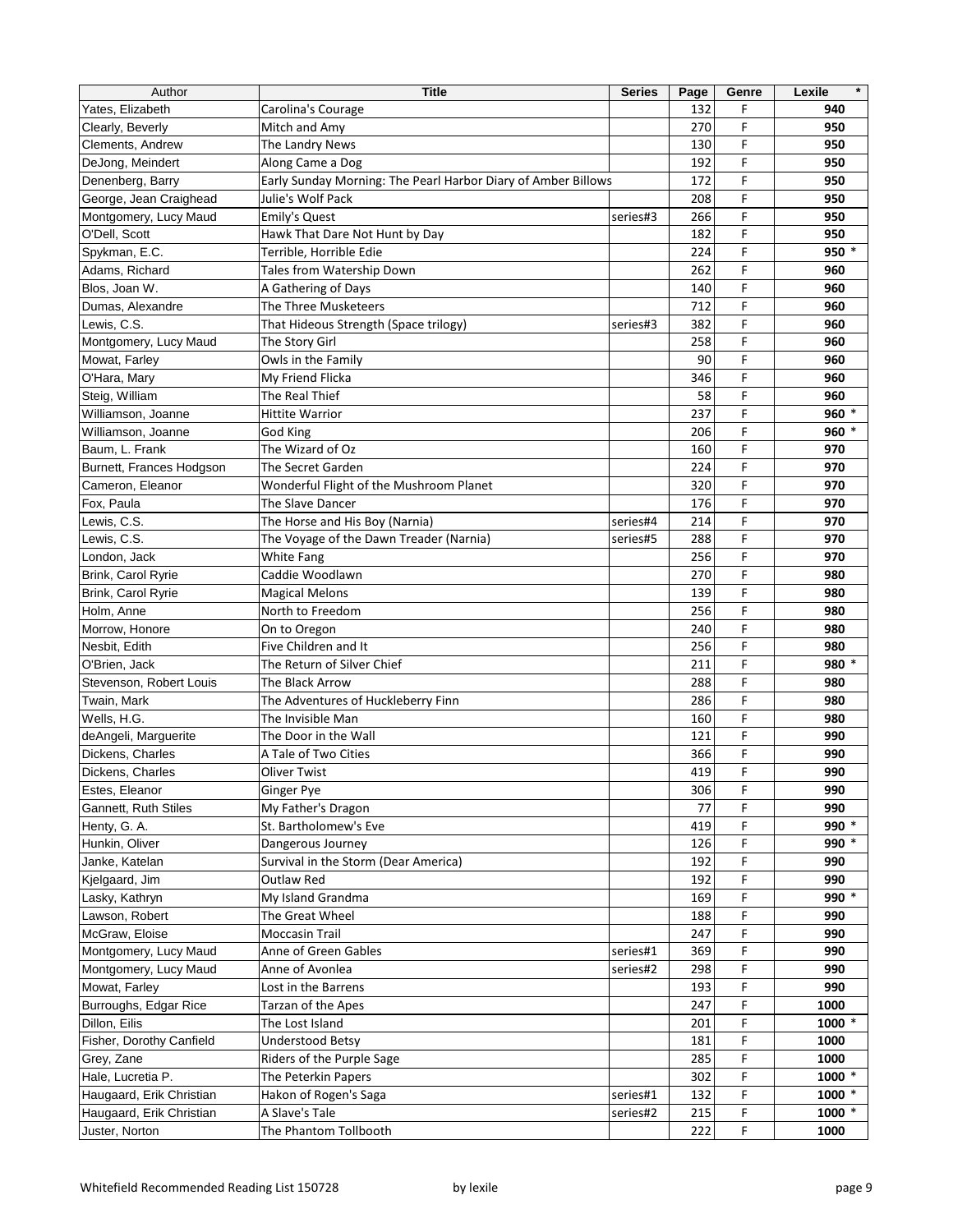| Author                      | <b>Title</b>                                      | <b>Series</b> | Page | Genre | $\star$<br>Lexile |
|-----------------------------|---------------------------------------------------|---------------|------|-------|-------------------|
| Martin, J.P.                | Uncle                                             |               | 160  | F     | $1000 *$          |
| McCloskey, Robert           | <b>Homer Price</b>                                |               | 150  | F     | 1000              |
| Nesbit, Edith               | The Story of the Treasure Seekers                 |               | 242  | F     | 1000 *            |
| O'Dell, Scott               | Island of the Blue Dolphins                       |               | 192  | F     | 1000              |
| Schmidt, Gary D.            | Lizzie Bright and the Buckminster Boy             |               | 224  | F     | 1000              |
| Spyri, Johanna              | Heidi                                             |               | 272  | F     | 1000              |
| Tolkien, J.R.R.             | The Hobbit                                        | prequel       | 306  | F     | 1000              |
| Van Stockum, Hilda          | The Winged Watchman                               |               | 191  | F     | 1000              |
| Cather. Willa               | My Antonia                                        |               | 372  | F     | 1010              |
|                             | Not Without Laughter                              |               | 304  | F     | 1010              |
| Hughes, Langston            |                                                   |               |      | F     |                   |
| Kipling, Rudyard            | Stalky and Co.                                    |               | 272  |       | 1010 *            |
| Lawson, Robert              | Rabbit Hill                                       |               | 128  | F     | 1010              |
| Saunders, Marshall          | <b>Beautiful Joe</b>                              |               | 240  | F     | 1010 *            |
| Terhune, Albert Payson      | Lad, A Dog unabridged                             |               | 288  | F     | 1010              |
| Aiken, Joan                 | The Wolves of Willoughby Chase                    |               | 180  | F     | 1020              |
| Aldrich, Bess               | A Lantern in Her Hand                             |               | 222  | F     | 1020              |
| Dodge, Mary Mapes           | Hans Brinker or the Silver Skates                 |               | 329  | F     | 1020              |
| Edmonds. Walter D.          | <b>Two Logs Crossing</b>                          |               | 82   | F     | 1020 *            |
| Fritz, Jean                 | Traitor: The Case of Benedict Arnold              |               | 190  | В     | 1020              |
| Kipling, Rudyard            | <b>Captains Courageous</b>                        |               | 176  | F     | 1020              |
| Lewis, C.S.                 | Perelandra (Space trilogy)                        | series#1      | 222  | F     | 1020              |
| Lewis, C.S.                 | Out of the Silent Planet (Space trilogy)          | series#2      | 154  | F     | 1020              |
| London, Jack                | The Sea-Wolf                                      |               | 304  | F     | 1020              |
| McCloskey, Robert           | Centerburg Tales: More Adventures of Homer Price  |               | 128  | F     | 1020              |
| Merrill, Jean               | The Pushcart War                                  |               | 222  | F     | 1020              |
| Paulsen, Gary               | Hatchet                                           |               | 270  | F     | 1020              |
| Ropes, Mary E.              | Mary Jones and her Bible                          |               | 145  | F     | 1020              |
| Sewell, Anna                | <b>Black Beauty (unabridged)</b>                  |               | 205  | F     | 1020              |
| Wells, H.G.                 | The War of the Worlds                             |               | 240  | F     | 1020              |
|                             |                                                   |               |      | F     | 1030              |
| Bunyan, John                | The Pilgrim's Progress<br>Pedro's Journal         |               | 338  | F     |                   |
| Conrad, Pam                 |                                                   |               | 80   |       | 1030              |
| Gray, Elizabeth Janet       | Adam of the Road                                  |               | 320  | F     | 1030              |
| MacDonald, George           | The Princess and the Goblin                       |               | 208  | F     | 1030              |
| Osborne, Will & Mary        | Jason and the Argonauts                           |               | 144  | F     | 1030              |
| Verne, Jules                | Twenty Thousand Leagues Under the Sea             |               | 288  | F     | 1030              |
| Wilder, Laura Ingalls       | The First Four Years (Little House Years)         | series#9      | 135  | F     | 1030              |
| Aldrich, Thomas             | Story of a Bad Boy                                |               | 221  | F     | 1040 *            |
| Grey, Zane                  | The Heritage of the Desert                        |               | 298  | F     | 1050 *            |
| Jeffries, Jeff              | Remember the Alamo!                               |               | 270  | F     | 1050 *            |
| Kingsley, Charles           | The Heroes (or Greek Fairy Tales for my Children) |               | 186  | 292.1 | 1050              |
| Lawson, Robert              | The Tough Winter                                  |               | 128  | F     | 1050              |
| Lawson, Robert              | Mr. Revere and I                                  |               | 152  | F     | 1050              |
| Lawson, Robert              | The Tough Winter                                  |               | 128  | F     | 1050 *            |
| McGovern, Ann               | Robin Hood of Sherwood Forest                     |               | 128  | F     | 1050              |
| Stratton-Porter, Gene       | Freckles                                          |               | 196  | F     | 1050 *            |
| Blyton, Enid                | More About Amelia Jane                            |               | 250  | F     | 1060 *            |
| Field, Rachel               | Calico Bush                                       |               | 224  | F     | 1060              |
| Hilton, James               | Lost Horizon                                      |               | 240  | F     | 1060              |
| Household, Geoffrey         | The Exploits of Xenophon                          |               | 176  | F     | 1060 *            |
| Kipling, Rudyard            | Just So Stories                                   |               | 127  | F     | 1060              |
| Montgomery, Lucy Maud       | Emily of New Moon                                 | series#1      | 404  | F     | 1060              |
| St. John, Patricia          |                                                   |               | 254  | F     | 1060 *            |
|                             | Star of Light                                     |               |      | F     |                   |
| Burnett, Frances Hodgson    | Little Lord Fauntleroy                            |               | 252  |       | 1070              |
| Carpenter, Angelica Shirley | Robert Louis Stevenson: Finding Treasure Island   |               | 144  | В     | 1070              |
| Dickens, Charles            | Martin Chuzzlewit                                 |               | 232  | F     | 1070              |
| duBois, William Pene        | The Twenty-One Balloons                           |               | 172  | F     | 1070              |
| Grahame, Kenneth            | The Reluctant Dragon                              |               | 48   | F     | 1070              |
| Kingsley, Charles           | <b>Water Babies</b>                               |               | 256  | F     | 1070              |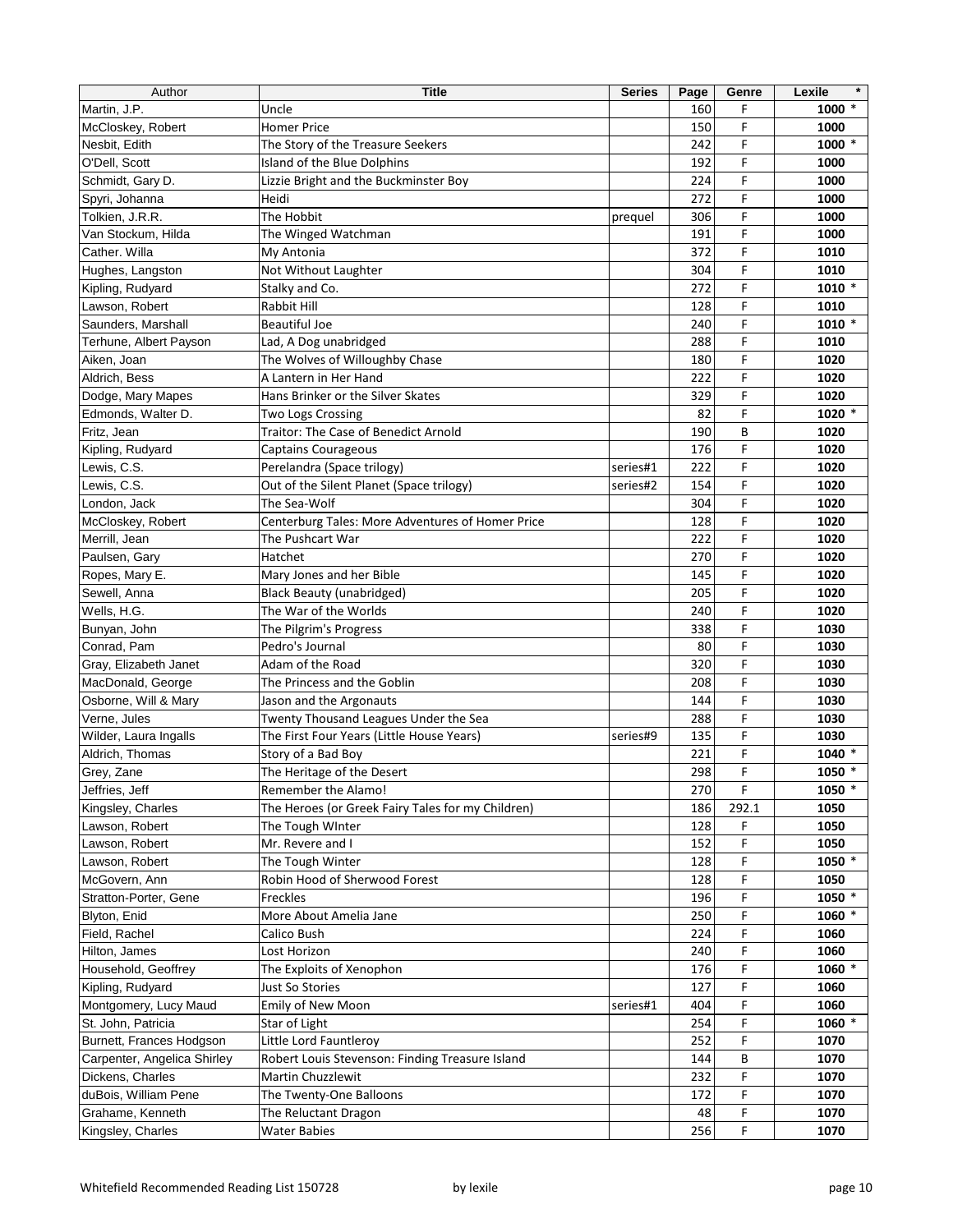| Author                       | <b>Title</b>                                             | <b>Series</b> | Page | Genre  | $\star$<br>Lexile |
|------------------------------|----------------------------------------------------------|---------------|------|--------|-------------------|
| MacDonald, Betty             | Mrs Piggle-Wiggle                                        |               | 128  | F      | 1070              |
| Marshall, Catherine          | A Man Called Peter                                       |               | 363  | F      | 1070 *            |
| Rawlings, Marjorie Kinnan    | The Sojourner                                            |               | 327  | F      | $1070*$           |
| Taylor, Theodore             | Air Raid--Pearl Harbor!                                  |               | 208  | F      | 1070              |
| Austen, Jane                 | Emma                                                     |               | 440  | F      | 1080              |
| Brown, Dee                   | Bury my Heart at Wounded Knee                            |               | 487  | 970.5  | 1080              |
| Dickens, Charles             | A Christmas Carol                                        |               | 128  | F      | 1080              |
| Nordhoff and Hall            | Mutiny on the Bounty                                     |               | 368  | F      | 1080              |
| Twain, Mark                  | A Connecticut Yankee in King Arthur's Court              |               | 322  | F      | 1080              |
| Verne, Jules                 | Around the World in Eighty Days                          |               | 304  | F      | 1080              |
| Doyle, Arthur Conan          | The Adventures of Sherlock Holmes                        |               | 416  | F      | 1090 *            |
| Frank, Anne                  | The Diary of Anne Frank                                  |               | 207  | F      | 1090              |
|                              |                                                          |               | 288  | F      | 1090              |
| Hardy, Thomas                | The Mayor of Casterbridge                                |               |      |        |                   |
| Huynh, Quang Nhuong          | The Land I Lost: Adventures of a Boy in Vietnam          |               | 144  | F      | 1090              |
| Jewett, Eleanore             | Big John's Secret                                        |               | 205  | F      | 1090 *            |
| Kaye, M.M.                   | The Ordinary Princess                                    |               | 112  | F      | 1090              |
| Moody. Ralph                 | Little Britches: Father and I                            | series#1      | 260  | F      | 1090              |
| Pyle, Howard                 | The Wonder Clock                                         |               | 412  | F      | 1090 *            |
| Swift, Jonathan              | <b>Gulliver's Travels</b>                                |               | 240  | F      | 1090              |
| Van Stockum, Hilda           | The Cottage at Bantry Bay                                |               | 252  | F      | 1090 *            |
| Yates, Elizabeth             | Amos Fortune, Free Man                                   |               | 192  | F      | 1090              |
| Burk, Alice F.               | Light in the Darkness                                    |               | 188  | F      | 1100 *            |
| Craik, Maria Dinah           | The Little Lame Prince                                   |               | 261  | F      | 1100 *            |
| deTrevino, Elizabeth Barton  | I, Juan de Pareja                                        |               | 180  | F      | 1100              |
| Hoffmann, Franz              | The Gold-Seeker's Chasm                                  |               | 125  | F      | 1100 *            |
| Hoffmann, Franz              | The Brave Heart                                          |               | 186  | F      | 1100 *            |
| Hoffmann, Franz              | <b>Under the Earth</b>                                   |               | 143  | F      | 1100 *            |
| Hoffmann, Franz              | The Grinder's Apprentice                                 |               | 159  | F      | 1100 *            |
| Hope, Anthony                | The Prisoner of Zenda and Rupert of Hentzau              |               | 363  | F      | 1100 *            |
|                              |                                                          |               | 212  | F      | 1100              |
| Hunt, Irene                  | <b>Across Five Aprils</b>                                |               |      | F      |                   |
| Jerome, Jerome K.            | Three Men in a Boat                                      |               | 191  |        | 1100              |
| Koerber, Philipp             | The Herdsman of Dambach                                  |               | 148  | F      | 1100 *            |
| Lawson, Robert               | Ben and Me                                               |               | 128  | F      | 1100              |
| Mitchell, Margaret           | Gone With the Wind                                       |               | 1052 | 813.52 | 1100              |
| Nieritz, Karl Gustav         | Frozen Fire                                              |               | 157  | F      | 1100 *            |
| Rivers, Francine             | Silas: The Scribe                                        |               | 195  | F      | 1100 *            |
| Rivers, Francine             | Jonathan: The Prince                                     |               | 204  | F      | 1100 *            |
| Rivers, Francine             | Caleb: The Warrior                                       |               | 195  | F      | 1100 *            |
| Ropes, Mary E.               | The Courage of Nikolai                                   |               | 175  | F      | 1100 *            |
| Stevenson, Robert Louis      | <b>Treasure Island</b>                                   |               | 224  | F      | 1100              |
| Turner, Ethel                | Seven Little Australians                                 |               | 120  | F      | 1100 *            |
| Van Horn; Meyer, Franz Sales | The Parable of Two Millstones and Seppeli, The Swiss Boy |               | 126  | F      | 1100 *            |
| Verne, Jules                 | From the Earth to the Moon and Round the Moon            |               | 230  | F      | 1100 *            |
| Green, Roger Lancelyn        | The Adventures of Robin Hood                             |               | 294  | F      | 1110              |
| London, Jack                 | The Call of the Wild                                     |               | 199  | F      | 1110              |
| Stevenson, Robert Louis      | Dr. Jekyll and Mr. Hyde                                  |               | 272  | F      | 1110              |
| Sutcliff, Rosemary           | The Eagle of the Ninth                                   | series#1      | 304  | F      | 1110              |
| Sutcliff, Rosemary           | The Silver Branch                                        | series#2      | 228  | F      | 1110              |
| Austen. Jane                 | Persuasion                                               |               | 180  | F      | 1120              |
|                              |                                                          |               |      |        |                   |
| MacDonald, George            | The Princess and Curdie                                  |               | 272  | F      | 1120              |
| Meigs, Cornelia              | Wild Geese Flying                                        |               | 194  | F      | 1120 *            |
| Gallico, Paul                | The Snow Goose                                           |               | 58   | F      | 1130              |
| Goudge, Elizabeth            | The Little White Horse                                   |               | 238  | F      | 1130 *            |
| Henty, G. A.                 | With Lee in Virginia                                     |               | 410  | F      | 1130              |
| Hunt, Irene                  | Up a Road Slowly                                         |               | 192  | F      | 1130              |
| Barrie, J.M.                 | Peter Pan in Kensington Gardens                          |               | 184  | F      | 1140              |
| Chesterton, G.K.             | <b>Favorite Father Brown Stories</b>                     |               | 89   | F      | 1140 *            |
| Kipling, Rudyard             | The Jungle Book                                          |               | 389  | F      | 1140              |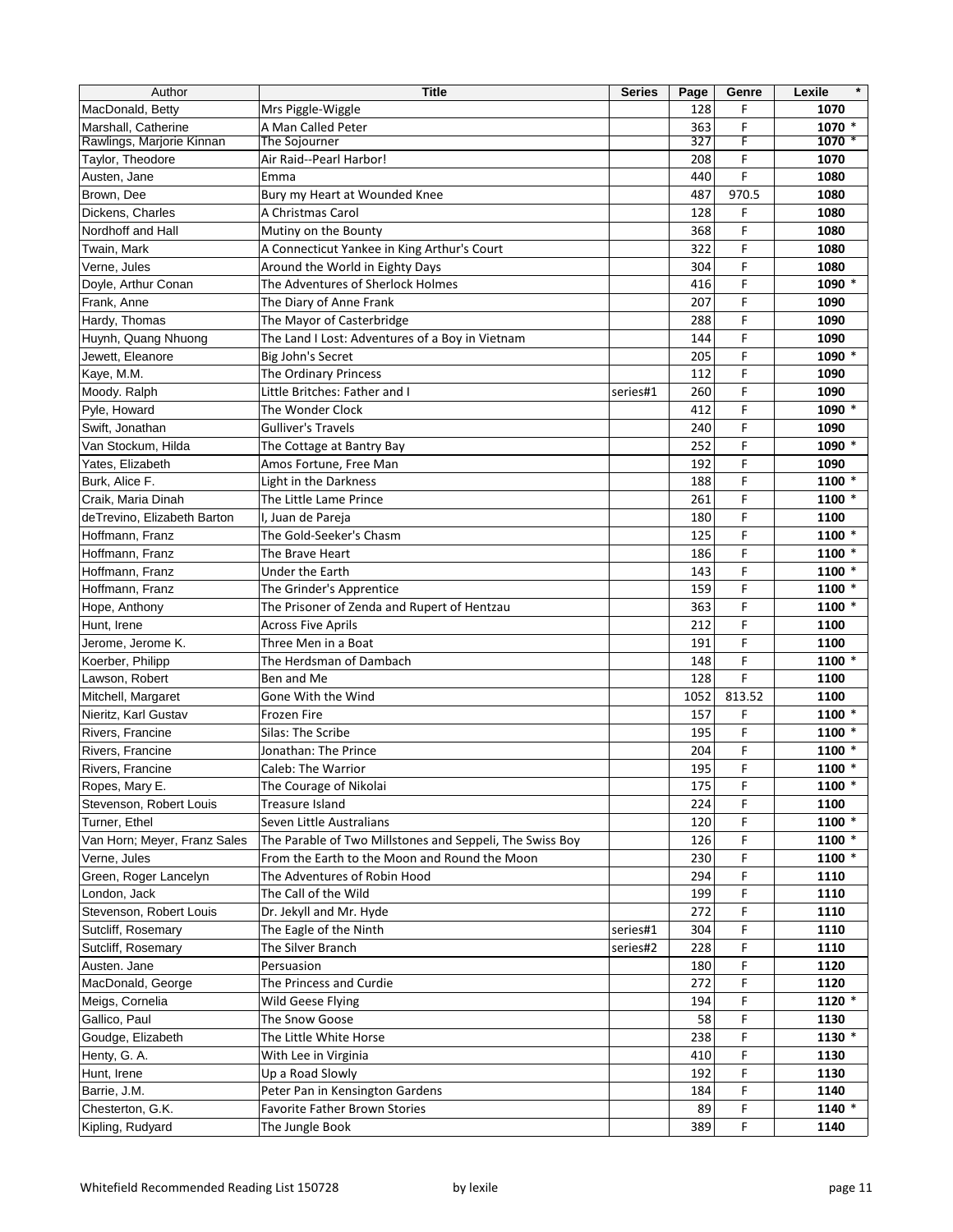| Author                    | <b>Title</b>                                         | <b>Series</b> | Page | Genre   | $\star$<br>Lexile |
|---------------------------|------------------------------------------------------|---------------|------|---------|-------------------|
| Luckhardt, Mildred Corell | Good King Wenceslas                                  |               | 112  | F       | 1140 *            |
| North, Sterling           | Rascal                                               |               | 188  | F       | 1140              |
| Orczy, Baroness           | The Scarlet Pimpernel                                |               | 211  | F       | 1140              |
| Forester, C.S.            | Mr. Midshipman Hornblower                            |               | 310  | F       | 1150 *            |
| Meigs, Cornelia           | Invincible Louisa                                    |               | 256  | F       | 1150              |
| Tolkien, J.R.R.           | Sir Gawain and the Green Knight                      |               | 148  | F       | 1150 *            |
| Tolkien, J.R.R.           | Narn I Chin Hurin: The Tale of the Children of Hurin |               | 313  | F       | 1150 *            |
| Tolkien, J.R.R.           | The Silmarillion                                     |               | 366  | F       | 1150              |
| Meigs, Cornelia           | <b>Swift Rivers</b>                                  |               | 190  | F       | 1160              |
| Ransome, Arthur           | <b>Swallows and Amazons</b>                          |               | 351  | F       | 1160              |
| Ruskin, John              | King of the Golden River                             |               | 56   | F       | 1160              |
| Wiggin, Kate Douglas      | Rebecca of Sunnybrook Farm (unabridged)              |               | 280  | F       | 1160              |
| Orwell, George            | Animal Farm                                          |               | 144  | F       | 1170              |
| Seredy, Kate              | A Tree for Peter                                     |               | 102  | F       | 1170 *            |
| Shakespeare, William      | Assorted plays                                       |               | 100  | 821/822 | 1170              |
| Twain, Mark               |                                                      |               | 217  | F       | 1170              |
|                           | The Prince and the Pauper                            |               |      | F       |                   |
| Adamson, Joy              | <b>Born Free</b>                                     |               | 220  |         | 1180              |
| Austen, Jane              | Sense and Sensibility                                |               | 544  | F       | 1180              |
| Dickens, Charles          | Little Dorrit                                        |               | 209  | F       | 1180              |
| Dickens, Charles          | <b>Bleak House</b>                                   |               | 204  | F       | 1180              |
| Field, Rachel             | Hitty Her First Hundred Years                        |               | 272  | F       | 1180              |
| French, Allen             | The Red Keep                                         |               | 321  | F       | 1180 *            |
| French, Allen             | The Lost Baron                                       |               | 144  | F       | 1180 *            |
| French, Allen             | The Story of Rolf and the Viking Bow                 |               | 370  | F       | 1180 *            |
| Lang, Andrew              | The Blue Fairy Book                                  |               | 431  | F       | 1180              |
| Malory, Sir Thomas        | The Boy's King Arthur                                |               | 321  | F       | 1180 *            |
| Sutcliff, Rosemary        | The Light Beyond the Forest                          |               | 144  | F       | 1180              |
| Tarkington, Booth         | Seventeen                                            |               | 250  | F       | 1180 *            |
| Vernon, Louise A.         | The Beggar's Bible                                   |               | 136  | F       | 1180 *            |
| Austen, Jane              | Pride and Prejudice                                  |               | 375  | F       | 1190              |
| King-Smith, Dick          | Sophie is Seven                                      |               | 124  | F       | 1190              |
| Lewis, C.S.               | The Great Divorce                                    |               | 146  | F       | 1190              |
| Wyss, Johann David        | The Swiss Family Robinson                            |               | 256  | F       | 1190              |
| Daringer, Helen Farn      | Pilgrim Kate                                         |               | 252  | F       | 1200              |
| Fleming, lan              | Chitty-Chitty Bang-Bang                              |               | 155  | F       | 1200 *            |
| Green, Roger Lancelyn     | King Arthur and His Knights of the Round Table       |               | 355  | F       | 1200              |
| Hoffmann, Franz           | Waelty and the Great Geyer                           |               | 157  | F       | 1200 *            |
| Kelly, Eric D.            | The Trumpeter of Krakow                              |               | 242  | F       | 1200              |
| LaFontaine, Jean          | Fables                                               |               | 141  | F       | 1200 *<br>NP.     |
| Leighton, Margaret        | <b>Twelve Bright Trumpets</b>                        |               | 198  | F       | 1200 *            |
| Ollivant, Alfred          | Bob, Son of Battle                                   |               | 356  | F       | 1200 *            |
| Polland, Madeleine        | Beorn the Proud                                      |               | 185  | F       | 1200 *            |
| St. A., J.H.              | The Basket of Flowers                                |               | 177  | F       | 1200 *            |
| Sutcliff, Rosemary        | Tristan and Iseult                                   |               | 150  | F       | 1200 *            |
| Wharton, Edith            | <b>Ethan Frome</b>                                   |               | 160  | F       | 1200              |
| Alcott, Louisa May        | Jo's Boys                                            | series#2      | 368  | F       | 1210              |
| Alcott, Louisa May        | Little Women-unabridged                              |               | 480  | F       | 1210              |
| Dickens, Charles          | The Pickwick Papers                                  |               | 216  | F       | 1210              |
| Pyle, Howard              | Men of Iron                                          |               | 220  | F       | 1210              |
| Sutcliff, Rosemary        | The Lantern Bearers                                  |               | 280  | F       | 1210              |
| Sutcliff, Rosemary        | The Sword and the Circle                             |               | 261  | F       | 1210              |
| Haggard, H. Rider         | King Solomon's Mines (original)                      |               | 239  | F       | 1230              |
| Hawes, C.B.               | The Dark Frigate                                     |               | 247  | F       | 1230              |
| Melville, Herman          | Moby Dick                                            |               | 495  | F       | 1230              |
| Treece, Henry             | The Crusades                                         |               | 242  | 940.18  | 1230              |
| Alcott, Louisa May        | The Inheritance                                      |               | 148  | F       | 1240              |
|                           |                                                      |               |      |         |                   |
| Sutcliff, Rosemary        | Sword Song                                           |               | 288  | F       | 1240              |
| Sutcliff, Rosemary        | The Shining Company                                  |               | 304  | F       | 1240              |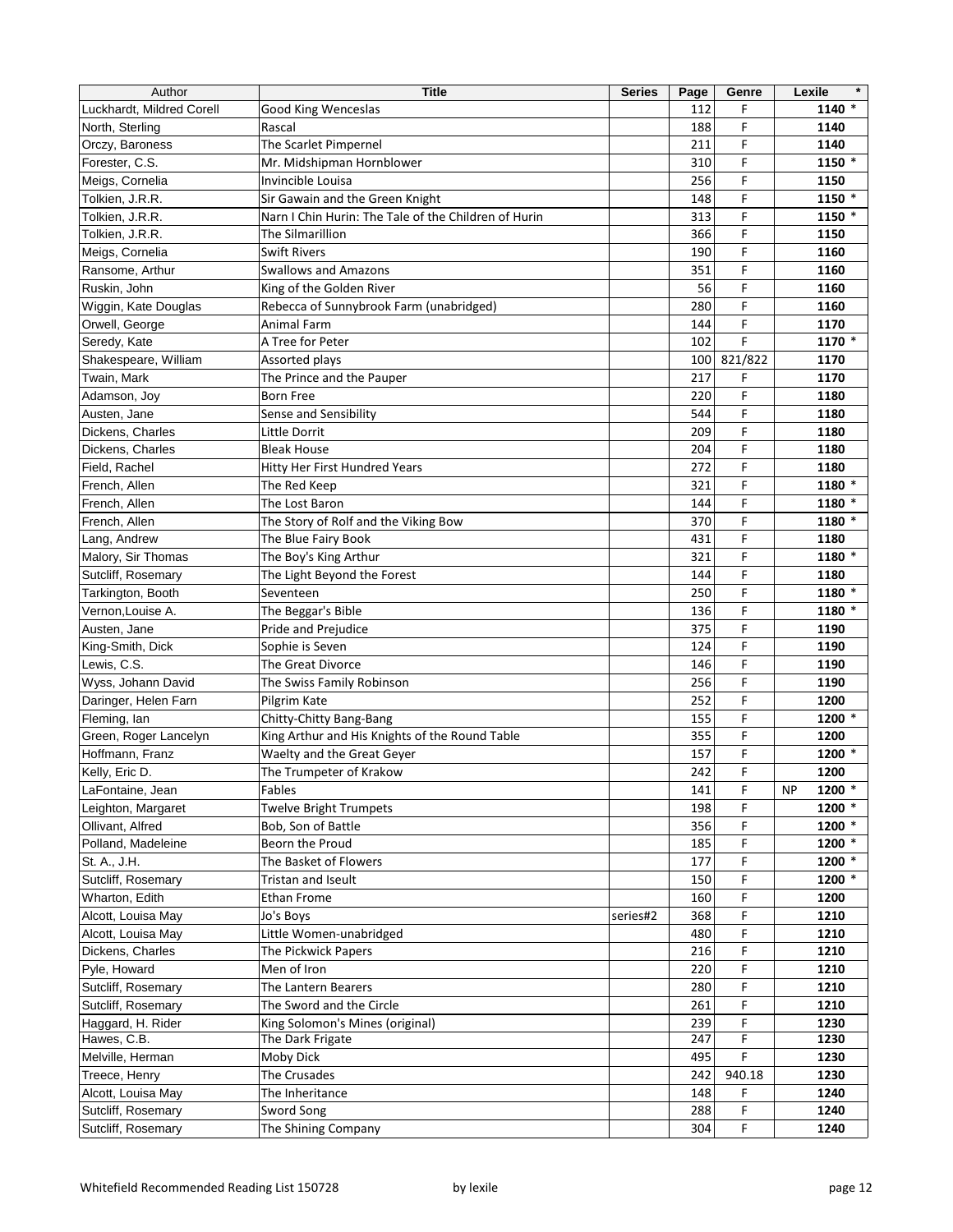| Author                         | <b>Title</b>                                | <b>Series</b> | Page | Genre   | $\star$<br>Lexile |
|--------------------------------|---------------------------------------------|---------------|------|---------|-------------------|
| Alcott, Louisa May             | Under the Lilacs                            |               | 304  | F       | 1250 *            |
| Doyle, Arthur Conan            | <b>Sir Nigel</b>                            |               | 344  | F.      | 1250 *            |
| Ellis, Melvin Richard          | Flight of the White Wolf                    |               | 195  | F.      | 1250 *            |
| Lewis, C.S.                    | The Screwtape Letters                       |               | 170  | F       | 1250              |
| Rounds, Glen                   | The Blind Outlaw                            |               | 80   | F       | 1250<br>NC        |
| Alcott, Louisa May             | Little Men                                  | series#1      | 368  | F       | 1260              |
| Alcott, Louisa May             | Jack and Jill                               |               | 318  | F       | 1260              |
| Alcott, Louisa May             | <b>Eight Cousins</b>                        | series#1      | 288  | F       | 1260              |
| Cowan, James                   | A Mapmaker's Dream                          |               | 148  | F       | 1260 *            |
| Hawthorne, Nathaniel           | A Wonder Book for Girls and Boys            |               | 260  | F       | 1260 *            |
| Hawthorne, Nathaniel           | <b>Tanglewood Tales</b>                     |               | 192  | F       | 1260              |
|                                | The Bears of Blue River                     |               | 274  | F       | 1260              |
| Major, Charles                 |                                             |               | 80   | F       | 1270 *            |
| Buchan, John                   | The 39 Steps                                |               |      | F       |                   |
| Buchan, John                   | Greenmantle                                 |               | 171  |         | 1270 *            |
| Buchan, John                   | Mr. Standfast                               |               | 221  | F       | $1270*$           |
| Buchan, John                   | The 3 Hostages                              |               | 197  | F       | 1270 *            |
| Mowat, Farley                  | The Dog Who Wouldn't Be                     |               | 211  | F       | 1280              |
| Sophocles                      | <b>Oedipus at Colonus</b>                   |               | 52   | 882.01  | 1280              |
| Alcott, Louisa May             | An Old-Fashioned Girl                       |               | 296  | F       | 1290              |
| McGuffey                       | <b>Fifth Reader</b>                         |               | 352  | F       | 1290 *            |
| McGuffey                       | Sixth Reader                                |               | 464  | F       | 1290 *            |
| Finley, Martha                 | Elsie's Endless Wait                        |               | 200  | F       | 1300 *            |
| Henty, G. A.                   | For the Temple                              |               | 403  | F       | 1300              |
| Henty, G. A.                   | St. George for England                      |               | 290  | F       | 1300 *            |
| Henty, G. A.                   | The Dragon and the Raven                    |               | 238  | F       | 1300 *            |
| Henty, G. A.                   | Wulf the Saxon                              |               | 361  | F       | 1300 *            |
| Henty, G. A.                   | In Freedom's Cause                          |               | 337  | F       | 1300 *            |
| Hoffmann, Franz                | Knight and Peasant                          |               | 139  | F       | 1300 *            |
| Hoffmann, Franz                | The Little Dauphin                          |               | 155  | F       | 1300 *            |
| Leslie, Emma                   | Glaucia, the Greek Slave                    |               | 244  | F       | 1300 *            |
| Morrow, Honore                 | <b>Great Captain</b>                        |               | 668  | F       | 1300              |
| Sutcliff, Rosemary (retold by) | <b>Beowulf</b>                              |               | 94   | F       | 1300              |
| Twain, Mark                    | Personal Recollections of Joan of Arc       |               | 435  | F       | 1300 *            |
| Burnett, Frances Hodgson       | A Little Princess                           |               | 463  | F       | 1310              |
| Dickens, Charles               | Nicholas Nickleby                           |               | 212  | F       | 1310              |
| Henty, G. A.                   | Knight of the White Cross                   |               | 487  | F       | 1310              |
| Heyerdahl, Thor                | Kon Tiki                                    |               | 256  | 910.916 | 1310              |
| Irving, Washington             | Rip Van Winkle and Other Tales              |               | 76   | F       | 1310              |
|                                |                                             |               |      |         |                   |
| Lillie, Amy Morris             | Nathan Boy of Capernaum                     |               | 192  | F       | 1310 *            |
| Burnford, Sheila               | The Incredible Journey                      |               | 145  | F.      | 1320              |
| Finley, Martha                 | Elsie Dinsmore (original/unabridged series) | series#1      | 317  | F       | 1320 *            |
| Hawthorne, Nathaniel           | The House of Seven Gables                   |               | 309  | F       | 1320              |
| Irving, Washington             | Tales of the Alhambra                       |               | 176  | F       | 1320              |
| Washington, Booker T.          | Up From Slavery                             |               | 319  | В       | 1320              |
| Westwood, Jennifer             | Stories of Charlemagne                      |               | 145  | F       | 1320 *            |
| Dickens, Charles               | David Copperfield                           |               | 748  | F       | 1340              |
| Hawthorne, Nathaniel           | The Scarlet Letter                          |               | 235  | F       | 1340              |
| Hawthorne, Nathaniel           | Twice-Told Tales                            |               | 335  | F       | 1340              |
| Buzzatti, Dino                 | The Bears' Famous Invasion of Sicily        |               | 143  | F       | 1350 *            |
| Dickens, Charles               | <b>Hard Times</b>                           |               | 196  | F       | 1350              |
| Juster, Norton                 | Alberic the Wise                            |               | 88   | F       | 1350 *            |
| Pyle, Howard                   | The Story of King Arthur and His Knights    |               | 313  | F       | 1350              |
| Alcott, Louisa May             | Rose In Bloom                               | series#2      | 336  | F       | 1360              |
| Jewett, Sarah Orne             | A Country Doctor                            |               | 233  | F       | 1360              |
| Shephard, Esther               | Paul Bunyan                                 |               | 233  | F       | 1360              |
| Defoe, Daniel                  | Robinson Crusoe                             |               | 282  | F       | 1370              |
| Hurnard, Hannah                | Hinds' Feet on High Places                  |               | 221  | F       | 1380 *            |
| Otis, James                    | Mary of Plymouth                            |               | 168  | F       | 1390              |
|                                |                                             |               |      |         |                   |